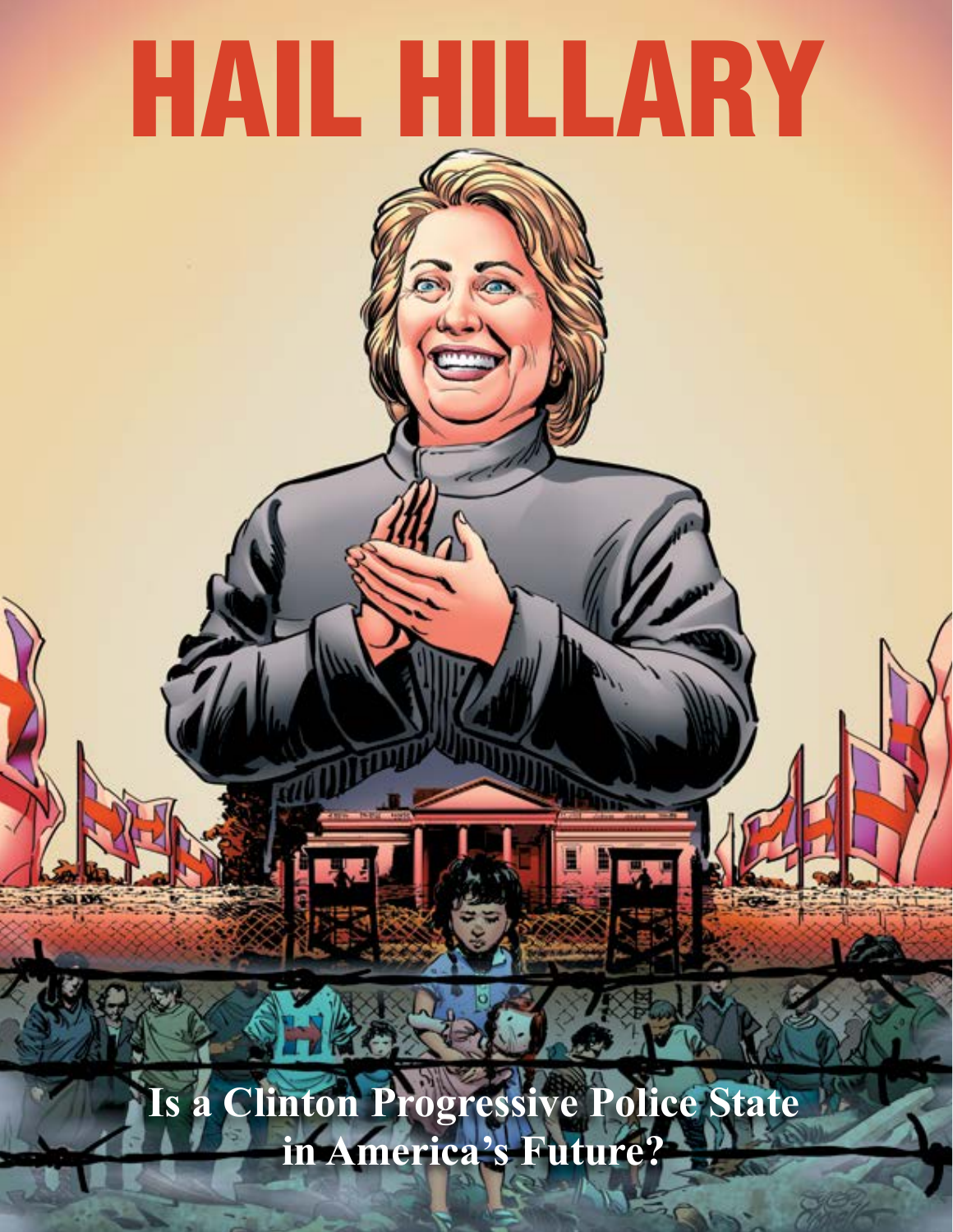*Hail Hillary*



# **Richard Viguerie**

Richard Viguerie pioneered the use of computer technology with the art and science of direct mail marketing to build and fund grassroots groups ranging from ideological and political campaigns to charitable organizations.

Mr. Viguerie began his career in conservative politics manning the ramparts for Senator Bob Taft's 1952 presidential campaign, and has remained active at the national level of the conservative movement for more than 50 years.

In 1961 he became Executive Secretary of Young Americans for Freedom, working with William F. Buckley, Jr. and William Rusher to build the organization to become the frontline soldiers of the modern conservative movement.

In 1965 he founded The Viguerie Company, the nation's first political direct marketing firm, on the idea that he could use direct mail to bypass the hostile media and communicate directly with the thousands of conservative donors who had supported Barry Goldwater for President.

These "true believers" would form the base for the future of the conservative movement, and the cause of liberty in America. Within one year, that list grew 1,000 percent to 125,000 names.

Cliff White, campaign manager for Draft Goldwater campaign in 1964, as well as Ronald Reagan's campaign manager in 1968, co-authored a book, *Why Reagan Won*. In it he states: "In every election from 1966 onward, the Viguerie Company and its score of imitators...brought information to millions of Americans — information that quite often the people could not obtain from newspapers or television or mass-circulation magazines."

Viguerie, the Associated Press reported, "envisioned the letter as a tool to inform people and to induce them to take action, as well as to tap their pocketbooks."

The late John F. Kennedy Jr.'s magazine *George* declared the founding of Viguerie's company one of "the 100 defining moments in American politics in the 20th century."

Data-mining guru (and former Al Gore campaign manager) Hal Malchow declared that Viguerie is one of "the few who actually changed the world in profound and far-reaching ways." Viguerie is, Malchow said, "the father of my profession," "the creator of grassroots politics in America, a pioneer, and a visionary."

Today, with over \$7 billion dollars raised since 1965, Viguerie Political Lists has the world's largest donor list of its kind—no one else comes close—with TEN MILLION right-of-center donors to Republican, conservative, and charitable organizations.

But the most important information Richard Viguerie has on these conservative Americans is the issues they are passionate about: illegal immigration, border security, taxes, Obamacare, military & veterans, education, 2nd Amendment, life, and concerns of conservative seniors, Catholics, Protestants and Tea Party activists.

The author of a number of books on politics and the conservative movement, Viguerie's latest book is *TAKEOVER*, The 100-year War for the Soul of the Republican Party and How Conservatives Can Finally Win It.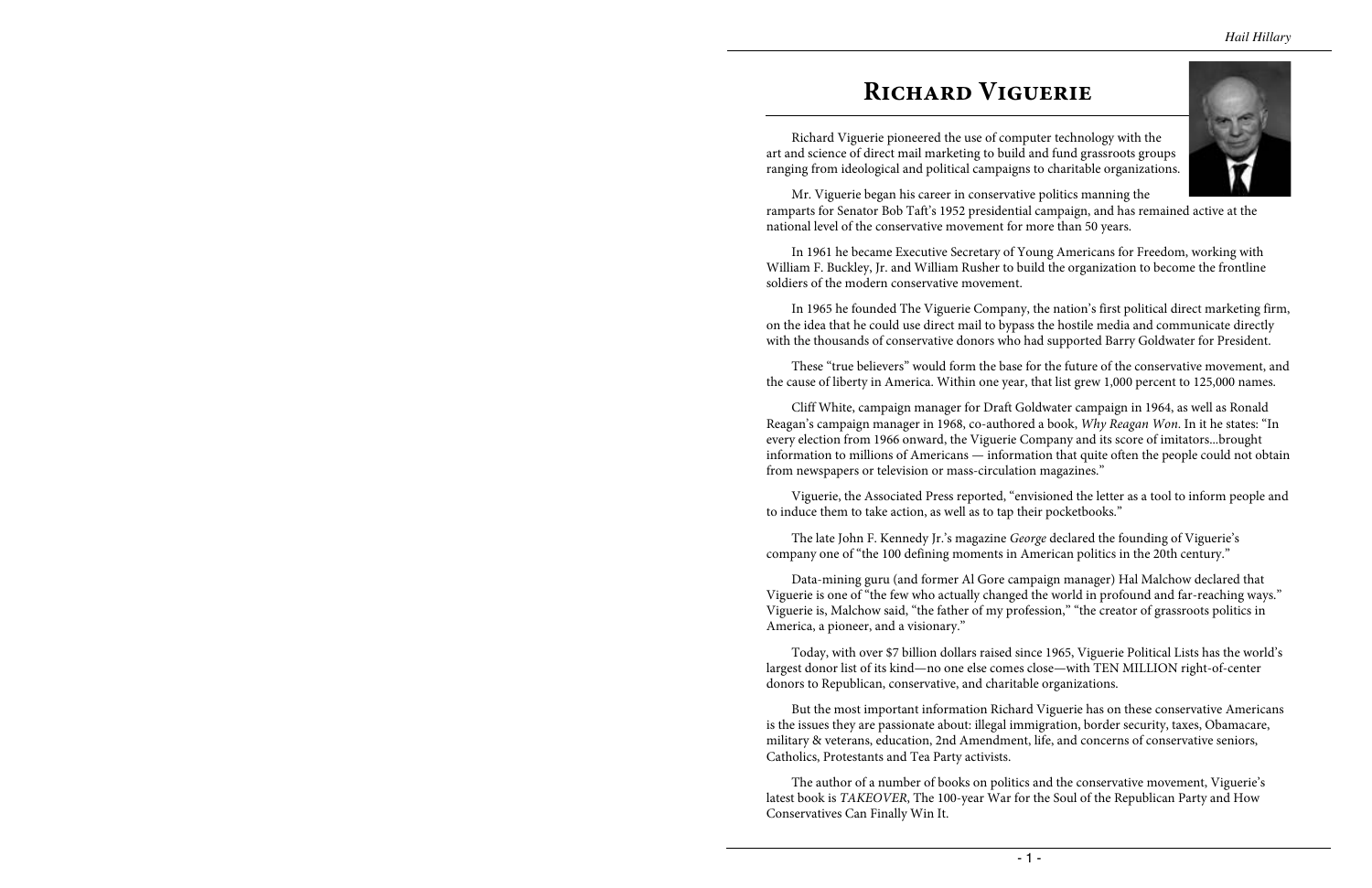**Roger Stone wrote in 2012:** "When the history of American Conservatives is written, it should be noted the second most influential man in terms of the Conservative Movement and country, after Ronald Reagan, is direct communication wizard and conservative activist Richard A. Viguerie. If William F. Buckley Jr. is the godfather of the modern Conservative Movement, Richard Viguerie has been its communications and fundraising spark-plug. Viguerie developed sophisticated direct mail techniques, which, in a day in which the liberal *New York Times*, CBS, NBC, and the establishment media were dominated by the left, became a form communication and information in addition to its fundraising capabilities. Viguerie not only raised millions for the conservative cause and its candidates, at the same time he educated and empowered millions of grassroots conservatives . . . . Richard Viguerie has probably had a greater impact on the Conservative Movement and the nation than any living conservative; Bill Buckley and Ronald Reagan both having departed this mortal coil."

#### *Authors' titles and affiliations are for identification purposes only.*

In December 1999, he was cited in the *Washington Times* as one of 13 "Conservatives of the Century."

The **AFL-CIO News** said that Viguerie "made it all possible" for conservatives.

*The Washington Post* has called him "the conservatives' Voice of America."

*The Baltimore Sun* called him the "architect of the New Right."

*The Edmonton Sun* called him "the uncrowned king of the Right."

**Newt Gingrich** once said of Viguerie: "Richard understands the values that help our government and economy serve the interests of the people. And he knows how to put those values into action."

**Alexander Cockburn** of *The Nation* magazine called Viguerie "one of the creators of the modern conservative movement."

**Lanny Davis**, a top adviser to Bill and Hillary Clinton, called Viguerie a man of "integrity, character, and honor."

In 1979 *Time* magazine named him one of 50 future leaders of America, and in 1981 *People magazine* named him one of the 25 most intriguing people of the year.

*ConservativeHQ.com 9625 Surveyor Court, Suite 400 Manassas, Virginia 20110 (703) 392-7676*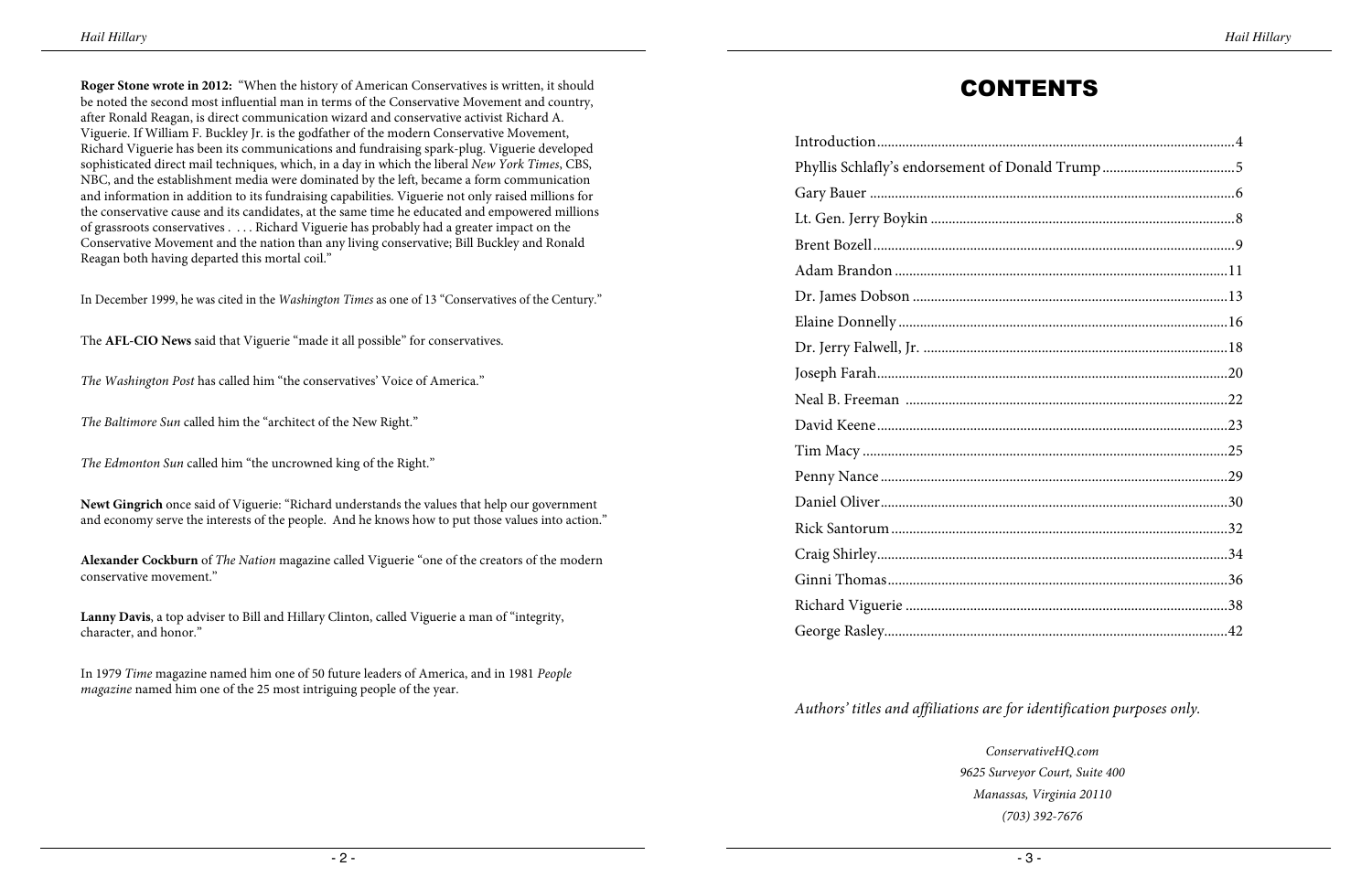- 4 -



## **Introduction**

*"Depend upon it, sir, when a man knows he is to be hanged in a fortnight, it concentrates his mind wonderfully."*

- Samuel Johnson

The 2016 Presidential Election is fast approaching – a bit more than a fortnight – but close enough that it should concentrate the mind of every conservative and right-of-center voter in America on what the actual effects of a Hillary Clinton presidency would be on their lives and the lives of their fellow citizens.

Accordingly, this booklet isn't about why conservatives should support Donald Trump, or Gary Johnson or Jill Stein or any other candidate running for President.

Instead, it is a cannonball through the doors of the Ivory Towers of those "conservatives" who continue to obdurately claim that a Hillary Clinton presidency might not be that bad, that the country can recover after four or eight years, and that her policies won't be aimed at marginalizing, if not outlawing, the conservative worldview.

To outline and explain these dangers I asked a group of conservative leaders to share with me their assessment of what a Hillary Clinton presidency would mean to those Americans who hold traditional Judeo-Christian values and who believe in American exceptionalism.

Most of these leaders had not backed Donald Trump during the Republican Primaries, but the response was immediate and overwhelming – far beyond the expected pro forma election year support for the Republican candidate for president.

In fact, each of these respected conservative leaders saw Hillary Clinton not as merely a wrongheaded political opponent, but as a genuine threat to the future of the conservative movement and to the domestic tranquility of this great country.

The dangers that these leaders saw in a Hillary Clinton presidency represent not obscure Capitol Hill policy differences, but dangers to the peaceful lives of ordinary Americans.

What they told me was that Americans who believe in the right-to-life; Americans who believe that marriage between one man and one woman is Biblically ordained; Americans who own guns; Americans who believe in the rule of law and protecting our borders are all at risk. Perhaps most at risk from a Clinton presidency, are those Americans who believe that the Constitution is the law that governs and restrains government.

The one voice that is not represented, and from whom I expected to receive a response was my longtime friend, the First Lady of the Conservative Movement Phyllis Schlafly. Not only was Phyllis Schlafly the first major conservative leader to endorse Donald Trump, she was also conservativism's most effective opponent of the radical Leftist Feminism to which Hillary Clinton subscribes and wishes to impose upon America.

What's more, the Trump campaign's populist – conservative coalition of outsiders seemed to be the very embodiment of her 1964 classic *A Choice Not An Echo*, committed as they are to breaking the power of the kingmakers, as Phyllis called the Wall Street – Washington – Silicon Valley Axis.

Unfortunately, before she could submit her response, Phyllis Schlafly passed away and it is to her and her lifelong struggle against the establishment kingmakers and the radical Left that this booklet is dedicated.

Dichard A. Vigno

# **Phyllis Schlafly's Endorsement of Donald Trump**

**"I asked Donald Trump to support the Republican platform because this is the best and most conservative platform we've ever had. I gave him one of my copies of the 2012 platform. He endorses it and I believe he will stand by it. I am confident that Donald Trump will stand up against bad trade deals, reform bad immigration policies, and appoint constitutionalist judges like Antonin Scalia.**

**"We have been stuck with the losers chosen by the Republican establishment for so long, and it's time for a change. Now we have a guy who is going to lead us to victory!"**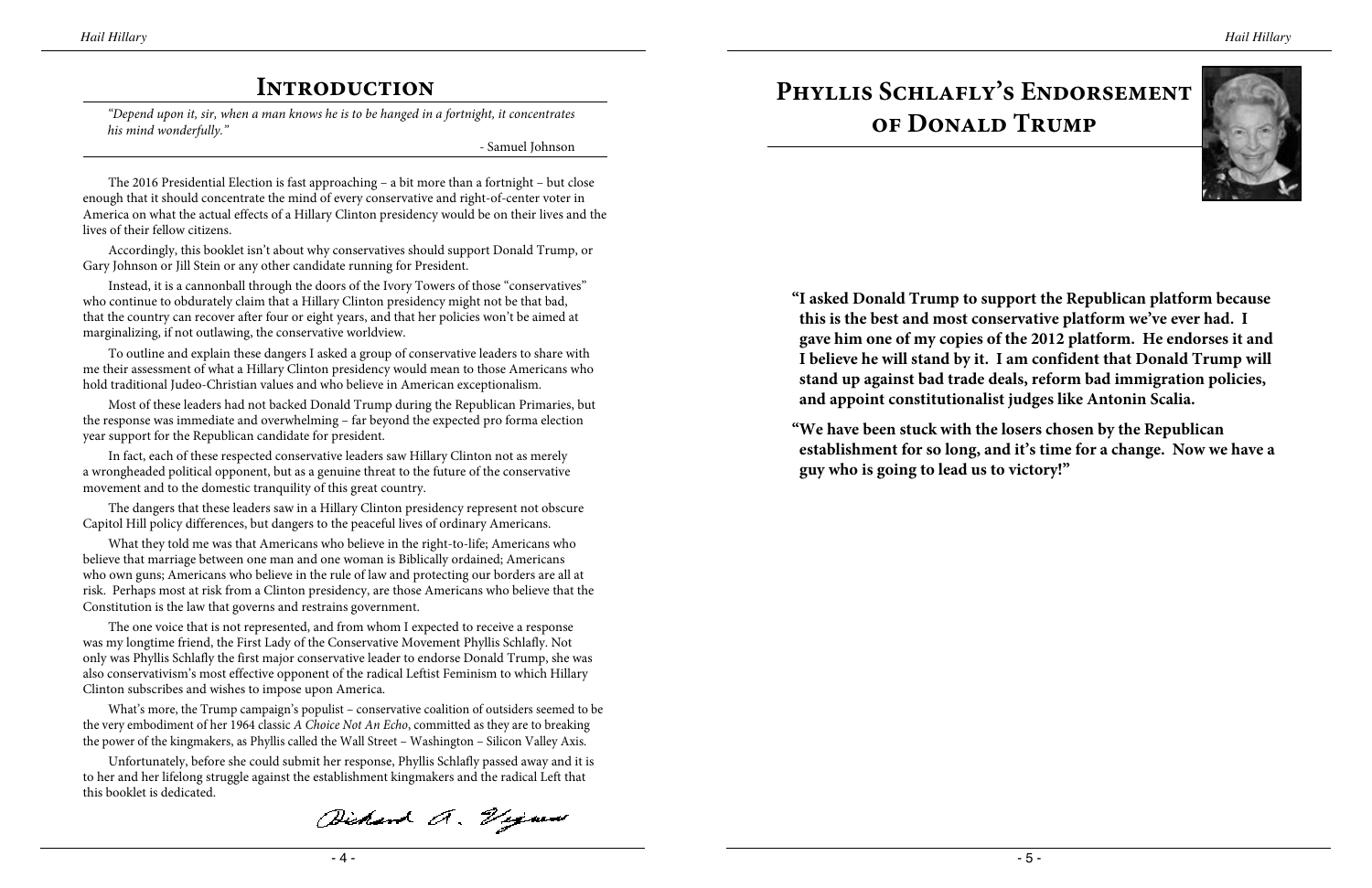

## **Donald Trump is, on a Number of Issues, BETTER Than What Passes for**  CONSERVATISM TODAY

# **Gary Bauer**

Not long from now, the American people will go to the polls to elect the next president of the United States. We face tremendous challenges — a stagnant economy, racial tension and growing threats from radical Islam.

Voters increasingly feel the American dream is slipping away, that their children will be worse off, that the system is rigged against them and is not working for them. The vast majority of Americans — as many as two-thirds of us, according to the latest polls — know we are on the wrong track. We need a change.

In this election, Hillary Clinton represents the status quo — more scandals and more Barack Obama. I believe we have had enough of both.

But more importantly, I believe this election may be the last chance we have to stop Obama's fundamental transformation of America, and restore our nation and the values we cherish.

In the choice between Hillary Clinton and Donald Trump, some Republicans say they may stay home or vote for third party candidates. Some say Trump really is not conservative. But I believe Donald Trump is, on a number of issues, BETTER than what passes for conservatism today.

For example:

- Trump has directly confronted the smothering, debate-ending left-wing dogma, euphemistically called "political correctness."
- He has said he supports a litmus test on judges. His Supreme Court appointments WILL BE pro-life.
- He has made corruption in Washington, D.C. a major theme of his campaign.
- He rejects nation building in the Middle East a utopian, not a conservative, adventure that ignores Islam's incompatibility with the basic tenets of freedom, including religious liberty and the equality of women.
- He exhibits Ronald Reagan's caution on the use of military force, coupled with Reagan's firm belief that when we do use force, we fight to win.
- Trump is confronting the putrid globalism that believes secure borders are passe and that all cultures are equal. He believes in American exceptionalism and the rule of law.
- Lastly, but certainly not least, Donald Trump's selection of Indiana Governor Mike

Pence to be his running mate was a grand slam home run. Mike Pence is a Ronald Reagan conservative who describes himself as "Christian, a conservative and a Republican — and in that order!"

I will not guarantee that conservatives will applaud everything Donald Trump does. But I can guarantee that Hillary Clinton will do nothing conservatives might applaud.

Conservative voters who doubt Donald Trump can trust Hillary Clinton to do everything she promises, such as:

• Appoint pro-abortion, left-wing judicial activists who will gut the First Amendment and

- Impose a massive amnesty far beyond what Obama has done.
- effectively repeal the Second Amendment.
- Put a lot of coal miners and other energy industry employees out of work.
- Increase the flow of refugees from Muslim nations by 500%.
- Raise taxes by \$100 billion a year.
- Russia to expand their influence while America retreats.
- and the anti-Israel fanatics on America's college campuses.

• Continue Obama's foreign policy of appeasement, allowing nations like China, Iran and

• Empower extremists on the left, such as the radicals in the Black Lives Matter movement

What on that agenda appeals to any conservative?

This November, voters who cherish faith, family and freedom have a very clear choice: Voting for Donald Trump gives us a chance to restore America. Not voting or dividing the conservative vote by supporting a third party candidate only empowers the left, and likely means the end of conservatism in America.

*Gary Bauer is the founder of the Campaign for Working Families (CWF), a political action committee dedicated to electing "pro-family, pro-life and pro-free enterprise" candidates to federal and state offices, he is also the president of American Values, a non-profit organization "committed to defending life, traditional marriage, and equipping our children with" conservative values. An alumni of the Reagan adminstration he served as President Reagan's Deputy Under Secretary for Planning and Budget in the United States Department of Education,[8] from 1982 to 1987, and as an advisor on domestic policy from 1987 to 1988.*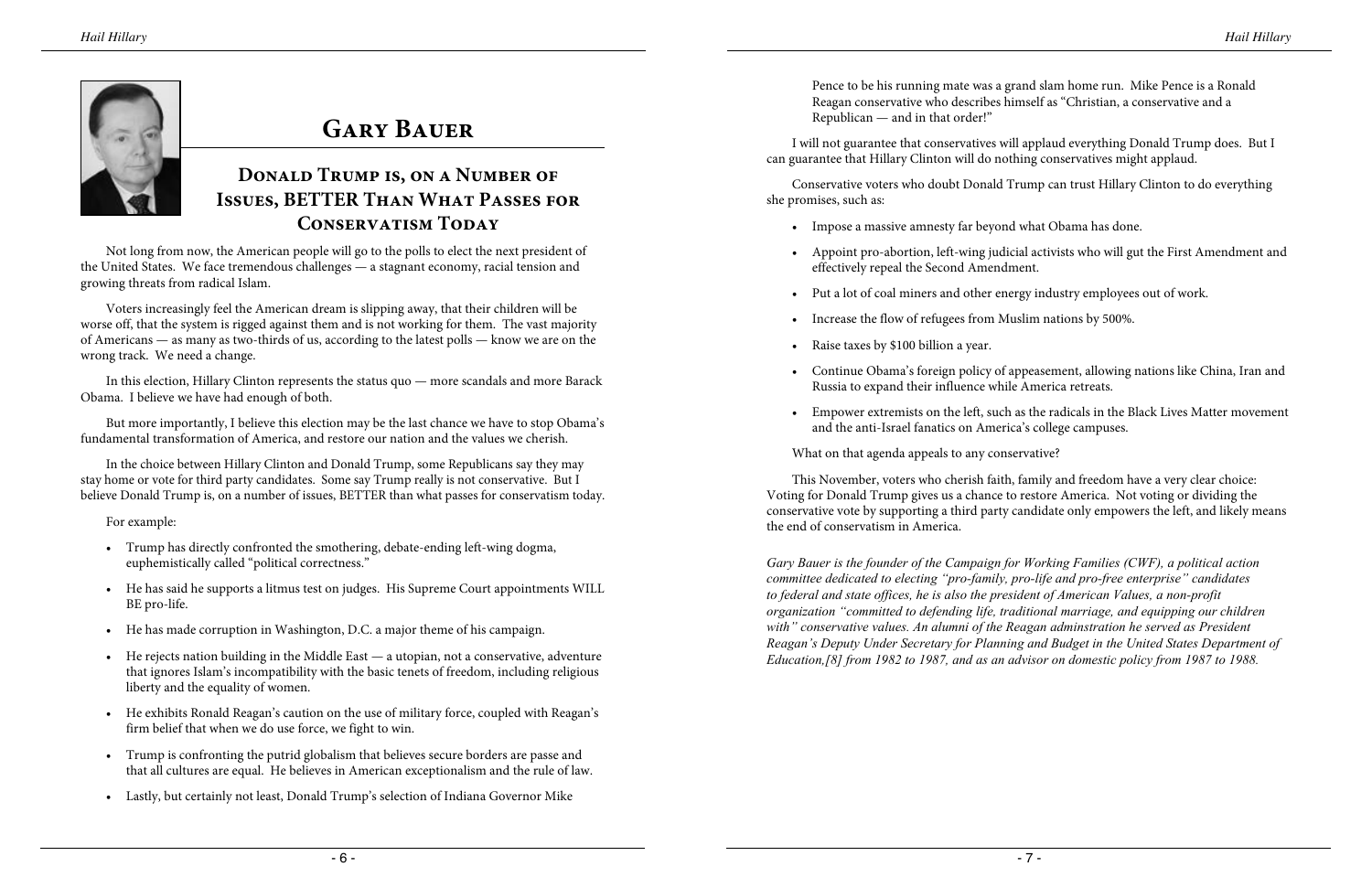



# **Lt. Gen. Jerry Boykin**

### **An Old Soldier's Concerns About Hillary**

With over thirty-six years of service in the U.S. Army, I feel that I understand more than most how critical national security is to the future of America and to my own posterity. Today, our military is the most experienced military in the history of this nation, having been at war now for fifteen consecutive years. Our troops are combat-hardened and mature beyond their years as a result of their responsibilities as leaders under the most difficult circumstances that anyone can face, which is responsibility for the lives of others.

At the same time, our military is being devastated by the administration of Barack Obama and our military readiness is at the lowest point that I have seen since the end of the Vietnam conflict. Budget cuts have devastated military readiness with units now cannibalizing equipment to keep airplanes flying and tanks running. Morale is lower than I have ever seen it due to the social experiments and the assault on religious liberty. Good people are leaving and quality young men and women are discouraged from entering the services as they see what our armed forces have become and how they would be treated.

For these reasons, I have very grave concerns about Hillary Clinton as the next Commander in Chief. She has helped create this current crisis and will make it even worse as president. Remember that she left people to die in Benghazi, which is inexcusable. Furthermore, she compromised national security with her blatant disregard for classified materials rules and regulations that were designed to protect the nation by denying the enemy a knowledge of America's secrets.

Hillary will complete the Obama agenda of the complete destruction of America's Armed Forces by continuing and even accelerating the pace of the destructive policies of President Barack Obama. Consequently, my grandchildren will have a dubious future and America's enemies will grow in strength and boldness while Mrs. Clinton panders to her socialist allies who would love nothing more than to see this nation become a third rate military power.

Think it can't happen? Well, we are headed there rapidly right now.

*Lt. Gen. William G. "Jerry" Boykin (USA Ret) was the United States Deputy Undersecretary of Defense for Intelligence under President George W. Bush. During his 36-year career in the military he spent 13 years in the Delta Force, including two years as its commander. He is currently executive vice president at the Family Research Council and teaches at Hampden-Sydney College in Virginia.*

## **BRENT BOZELL**

## **What Worries Conservatives Most About Hillary Clinton?**

What bothers conservatives most about the specter of a Hillary Clinton presidency?

As head of two organizations with a combined social media reach of some 20 million along with another 1 million grassroots members, and after countless conversations and visits with leaders all over the country, I think I have a good sense of the mood of the conservative movement. It clearly fears another Clinton administration and most will agree with the proposition that after a third Obama term it will be impossible to return the toothpaste to the tube.

What drives that fear?

It could be economic issues. Obama has taken us where no nation in history has gone, wracking a higher debt than all his predecessors combined, still climbing at a breath-taking speed — and with nothing to show for it. We're stuck at the "new normal" of a 2% economy, the most anemic "recovery" in history. When one considers where we could be, it's shocking that anyone would accept this. Taxes are at an all-time high, and if that's not bad enough, throw in a regulatory secret police choking entrepreneurialism at every opportunity. On all fronts Hillary promises to double down: more wasteful spending, more unpayable debt, more ruinous regulation. This recklessness cannot be sustained.

But it's not economic issues that most bother conservatives.

It could be foreign policy. Not since the height of the Cold War has America been so threatened, and not in its modern era have we been so weak. Our enemies are saber-rattling, if not on the march, everywhere. China, North Korea, Iran, Russia — they and a dozen smaller regimes have no fear of the United States, especially after eight years of gutting the military and an Obama administration that has had no idea what it was doing. During most of this time our foreign policy was directed by Secretary of State Clinton. Can America survive four more years (at least) of this disastrous foreign policy under President Clinton?

A good question — but that's not it, either.

Social policy? Those unwilling to acknowledge that American culture has collapsed must concede we're on the brink. We live in a country where the killing of the unborn is legal and the demand that they taxpayer fund it, up until 2008 an unthinkable proposition, now mandated. After eight years of racial agitation by this administration, our cities are on fire with race relations as bad as they were in the '60s. The sanctity of marriage has evaporated. Religious leaders are now under assault, not just political but legal, for practicing their beliefs. God is dead — or at least they wish it to be so. Hillary? She promises more Planned Parenthood. More Black Lives Matters. More LGBT confrontation. More assaults on religious freedom. She wants the village to destroy the village.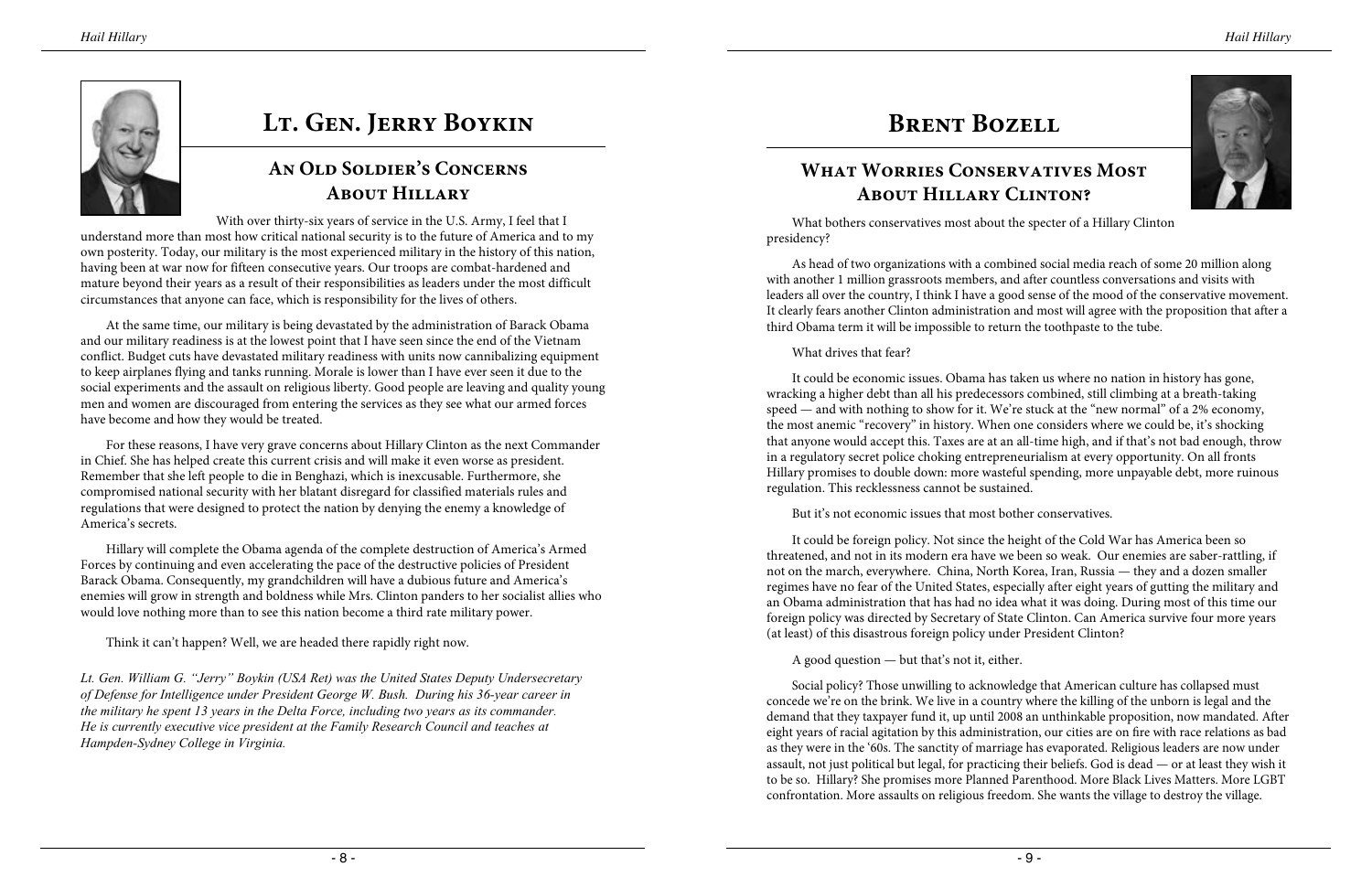

But even that is not it.

It is the rule of law.

It's probably fair to say that every new president brings a certain amount of political baggage to the Oval Office. Bill Clinton arrived with suitcases stuffed with political, ethical and legal scandals. Whitewater and its attendant cover-ups. Illegal fundraising. Womanizing, harassment, even the allegation — I believe it to be entirely true — of a bloody rape. In each case Hillary was involved or involved in the cover-up, including the creation of the "bimbo patrols" to destroy the lives of any women whose lives had already been so badly damaged by her husband. For the next eight years at the White House the pattern continued — stealing FBI files, lying to the American people, illegal fundraising, renting the Lincoln bedroom, more womanizing, but this time a cocktail mixed with perjury — on and on it went, a total disdain for the law.

With Obama it got only worse. The IRS scandal is a hundred-fold more serious than Watergate, involving several branches of government directly involved in the cover-up. The VA scandals and the requisite lying about them. Solyndra and all the rest. Using Air Force One as a personal toy to go to luxuriously exotic places to play golf — hundreds of rounds — while the business of government is ignored, all funded by the American taxpayer. The optics could not be worse, but who cares.

## **Hillary Clinton's America: More Debt, MORE REGULATION AND LEFTIST COURTS**

At the epicenter of the worst scandals has been Hillary Rodham Clinton. Benghazi, its cover-up and the lying not just to the American people, but to the Congress under oath, the video story so thoroughly debunked with a refusal by this woman to apologize for lying to the families of the four dead men. *What difference does it make?* The private — which is to say, hidden email servers, with not just the utter disregard for the law, and not just the utter disregard for the incredible consequences once these files were hacked by our enemies, which certainly they were, but the lies to the Congress and the Justice Department over and over, time and again, all documented, all irrefutable, and all dismissed as not illegal by the director of the FBI as America shook its head in disbelief.

And now pay-for-play, the Secretary of State using the most important branch of the federal government to steer hundreds of millions of dollars to her private foundation. It is the most stunning abuse of power ever exercised at that level of government, with the evidence emerging and the depth of the illegal activity deepening, pointing directly to the selling of access to the potential next president of the United States who, along with her husband, has pocketed over \$100 million since leaving government. The response from the Clinton camp? More lies, more smoke-screens and this time for good measure, blaming it on Colin Powell.

There is every reason to believe that if elected president, Hillary Clinton will oversee the greatest disregard for the rule of law ever, and woe to that person who rises to question her. With the rule of law firmly discarded, America becomes an oligarchy ruled by a dictator. That is what worries conservatives most.

*Brent Bozell is the founder of the Media Research Center and president and treasurer of ForAmerica. He also serves on the board of advisors of the Catholic League for Religious and Civil Rights.*

# **Adam Brandon**

This is what America looks like under President Hillary Clinton.

According to a recent analysis by the American Action Forum, Hillary Clinton will raise taxes to the tune of \$1.3 trillion over the next ten years. She is proposing \$2.8 trillion in new or increased spending over the same period, leaving a total budget deficit of \$1.49 trillion.

Our economy has not seen a single year of growth above three percent while President Barack Obama has been in office. This is a failure of economic policy not achieved since Herbert Hoover. The reasons why our economy is still struggling are because our already government already taxes and spends far too much, and in Clinton's America, we can expect more of the same.

In Clinton's America, the long-term fiscal challenges that face us, which are an even graver threat to our prosperity, likely go unaddressed. Despite collecting more revenue than any year since 2001, the budget deficit will rise higher than expected this year, to \$590 billion, according to the Congressional Budget Office. After this year, the annual budget deficit will continue to rise, eventually eclipsing \$1 trillion, and a larger share of gross domestic product (GDP). The share of debt held by the public will inch closer to 100 percent of the economy.

The further out the budget projections go, the worse the fiscal picture gets. Even absent Clinton's spending proposals, Americans can expect their share of the national debt to reach 141 percent of the economy in just a few decades. Greece and other European socialist welfare states began experiencing severe economic crises when their debts exceeded 100 percent of their economies.

The growth of the federal regulatory state is another serious concern. Representing a more than \$1.8 trillion annual burden on businesses and consumers, regulations are the silent killer. Red tape is strangling our economy. Just as concerning is that these federal agencies, which are part of the executive branch, have crossed constitutional barriers, taking power away from Congress.

In Hillary Clinton's America, the dramatic expansion of executive power left by her predecessor would be a floor, not a ceiling, and businesses and consumers will face increased costs that will reduce economic activity. Conservative thought leaders in Congress who have been working hard to end regulatory overreach — including members of the House Freedom Caucus and Sen. Mike Lee (R-Utah) — will do what they can to raise awareness to the unconstitutional regulatory state. But with the courts unmistakably tilting to the left, they will face a difficult task.

Last, but certainly not least, is the federal judiciary. Filling the vacancy left by the death of Supreme Court Justice Antonin Scalia is only the first battle. As many as three other seats could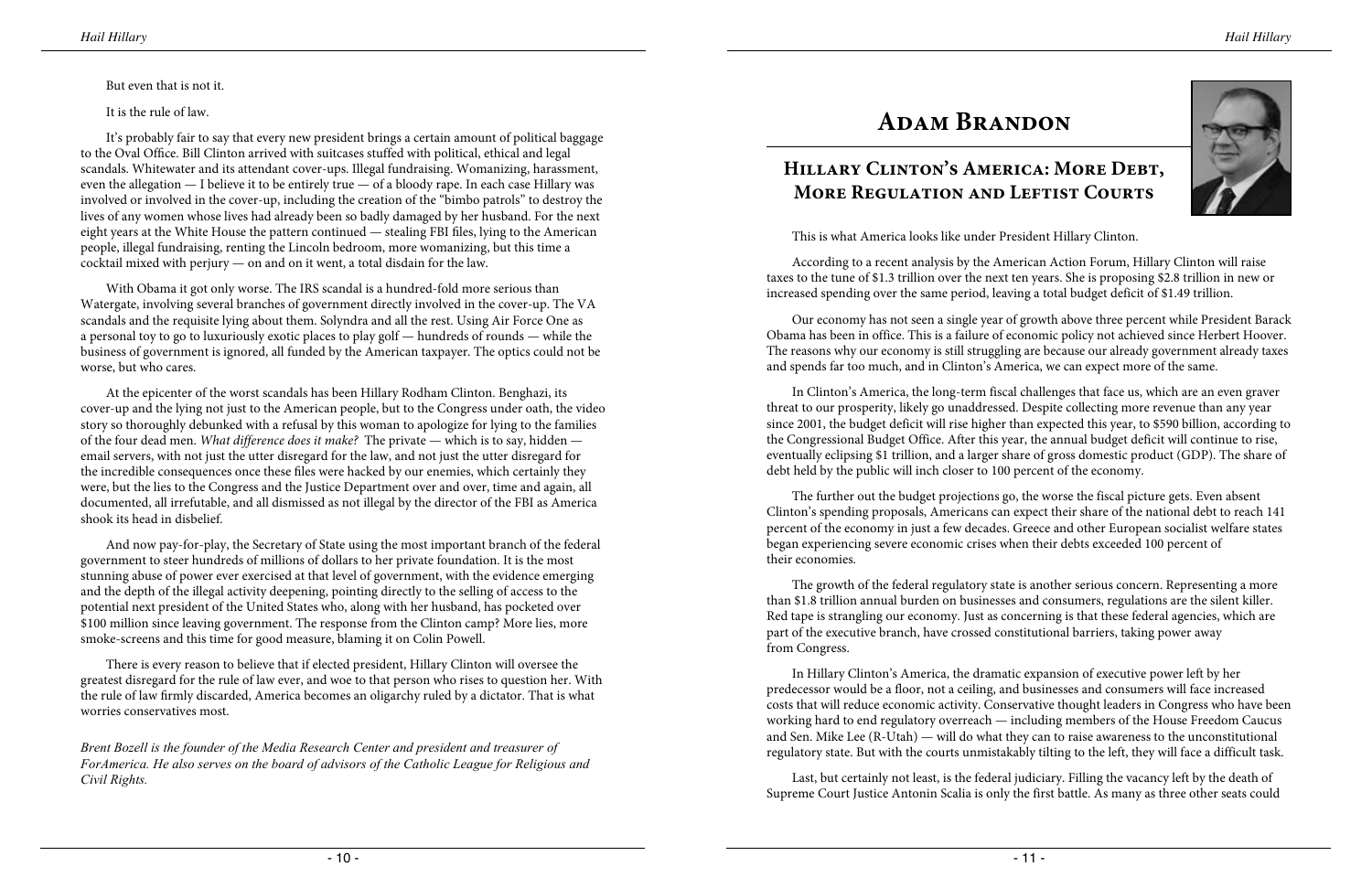

come open on the High Court in a President Hillary Clinton's first term, in which the judiciary will drift further to the left.

There is no question that Hillary Clinton will nominate justices who will reject any notion of limited government and consistently defer to her White House and regulatory agencies and shred the Constitution. She has already indicated this with her short-list of Supreme Court nominees, which includes President Obama's nominee, Merrick Garland, who would enable her administration to run roughshod over its constitutional limitations, as he has demonstrated time and time again during his time on the federal bench.

The best places that conservatives can fight is to block as much of the worst policies as possible, protect conservative fighters in the House and Senate, and begin looking for limited government victories in the states. This is the best we can hope for under Hillary Clinton's presidency.

*Adam Brandon is the president and CEO of FreedomWorks.* 

# **Dr. James Dobson**

### **"Why I'm Voting For Donald Trump"**

Dr. James Dobson, founder of Focus on the Family, founder and president of Family Talk, a ministry that promotes principles that support marriage, family, and child development and the radio program "Family Talk with Dr. James Dobson" has endorsed Donald Trump for President.

## **Here is the full text of Dr. James Dobson's personal endorsement of Donald Trump for President.**

"I have decided to endorse Donald J. Trump for President of the United States, not only because of my great concern about Hillary Clinton. I am supporting Mr. Trump primarily because I believe he is the most capable candidate to lead the United States of America in this complicated hour. I am also very enthusiastic by the selection of Gov. Mike Pence as Mr. Trump's running mate. Together, I believe they will make America great again.

"Mr. Trump has been unwavering in his commitment to issues that are important to evangelicals such as myself. In particular, I have been heartened by his pledge to appoint conservative Supreme Court justices, preserve religious liberty, rebuild the military, and defend the sanctity of human life. On the issue of abortion, I choose not to evaluate him based on his past position but rather on what he says are his current convictions. I believe God can change the hearts and minds of people and I celebrate when they support principles of righteousness.

"Without a doubt, my decision to endorse Mr. Trump has been influenced by the way his children speak of him as a father. As a psychologist and a family counselor, I have spent my life equipping and resourcing families. One thing I have observed is that you cannot make a child talk about his or her parents the way Donald Trump<sup>1</sup>s children speak of him. That is one of a man's most significant affirmations.

"Of course, I make this endorsement in my personal capacity and not on behalf of any organization. Though I can tell you most evangelicals I know have decided for various reasons that they will really have only have one choice for president, and that is Donald J. Trump. I believe it's a good choice. America needs strong and competent leadership."

Dr. Dobson also recently shared with *Christianity Today* why he is voting for Donald Trump and his concerns about a Hillary Clinton presidency, with his permission we excerpt his article here.

#### **What are the strongest arguments for a Christian to support Donald Trump for the U.S.**

**presidency?**

First, let me say that I will respond to your questions as a private individual and not as a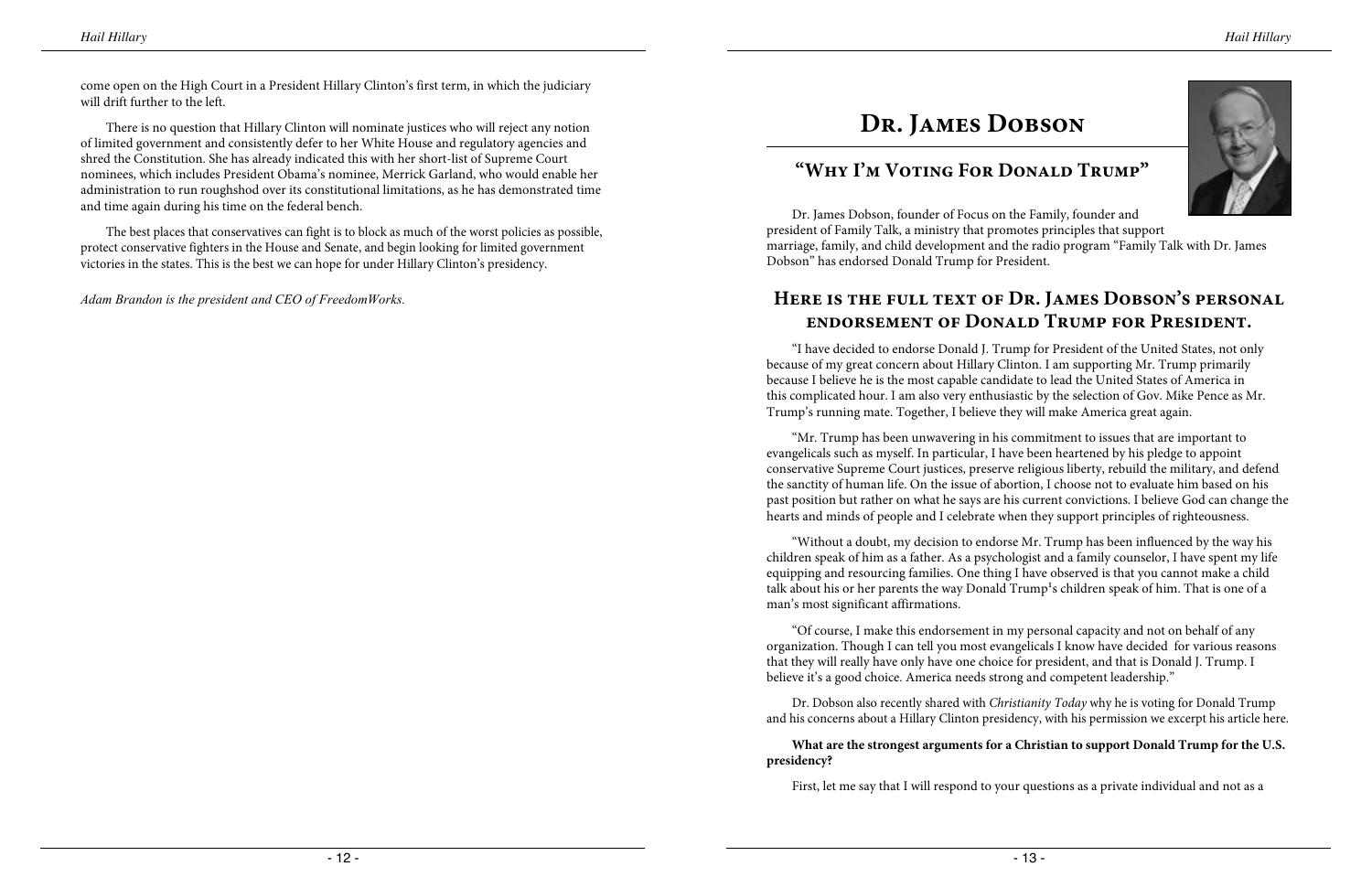representative of the organization I lead.

I don't vote for candidates or political parties. I support those who will lead the country righteously, honorably, and wisely. In many ways, this is a single-issue election because it will affect every dimension of American life: the makeup of the Supreme Court. Antonin Scalia's sudden death made this election the most significant of our lifetime. The next president will nominate perhaps three or more justices whose judicial philosophy will shape our country for generations to come.

Unelected, unaccountable, and imperialistic justices have a history of imposing horrendous decisions on the nation. One decision that still plagues us is Roe v. Wade, imposed on America in 1973. It divided the nation and has led to the murders of 54 million innocent babies. This killing goes on every day.

That leads us to ask what the judiciary will look like in a Trump administration. I attended a June 2016 event called "A Conversation with Donald Trump" in New York, with more than 1,000 other religious leaders. Before the meeting, 30 of us met Trump in a private session in Trump Tower. Most were evangelicals or conservative Catholics. I asked the candidate about his concerns regarding religious liberty.

I liked that he promised us emphatically that he will work to protect our religious liberties. He has since released a list of potential Supreme Court nominees that is stellar. We must pray that, if elected, he will keep his word.

Trump's selection of Governor Mike Pence as his running mate was a hugely encouraging decision. I've been a personal friend of Gov. Pence for more than 30 years. He is pro-life, pro– traditional marriage, a godly family man, a solid conservative, and a competent leader. There is no politician whom I respect more.

#### **Many supporters of Trump believe that Clinton would be a disaster for the country. What are your concerns about Clinton?**

My greatest concern is related again to the judiciary. Clinton has said she will seek to overturn religious liberty and bring the power of government against people of faith. She has made this clear on many occasions, including a comment she made during the Women in the World Summit in 2015.

Laws about "reproductive health care" and safe childbirth "have to be backed up with resources and political will," Clinton said. "And deep-seated cultural codes, religious beliefs, and structural biases have to be changed."

"Reproductive health care" is a euphemism for abortion, so that threat should send chills down the backs of every true believer in Jesus. It blatantly contradicts guarantees of the U.S. Constitution. We dare not give ultimate power to anyone who does not respect or feel limited by this historic document. It is the basis for all the freedoms handed to us by the founding fathers.

I'm convinced that with the wrong president, we will soon see a massive assault on religious liberty. Certain powerful groups and organizations seek to weaken the church of Jesus Christ and limit what pastors and ministers can say and do publicly. They believe some of our teachings represent "hate speech" and must be stifled. They seek to severely restrict the freedoms of

Christian schools, nonprofit organizations, businesses, hospitals, charities, and seminaries. With Christian colleges and universities, they want to limit whom their leaders choose as professors and what their students will be taught. Government funding and accreditation will be in the crosshairs, and you can be sure that home schools will be targeted.

We at Family Talk have experienced this tyranny firsthand. The Department of Health and Human Services has mandated that Family Talk and many other Christian nonprofits cover contraceptives known as abortifacients in their healthcare plans. They include the morning-after pill and other medications that are known to prevent embryos from implanting in the uterus. They can be baby killers, and we consider them immoral. The Feds have forced us to sue to find relief. We are now in a federal lawsuit that may be decided by the Supreme Court. If we lose our case and refuse to comply, we'll face ruinous fines and will be forced to close our doors. It all will depend on five attorneys who sit on the Court.

There are many other concerns about Clinton's candidacy. She has proposed to pay for abortions in countries around the world, including generous funding for Planned Parenthood; and she is committed to the most radical demands of the LGBTQ agenda, to name but two.

*Dr. James Dobson, founder of Focus on the Family, founder and president of Family Talk, a ministry that promotes principles that support marriage, family, and child development*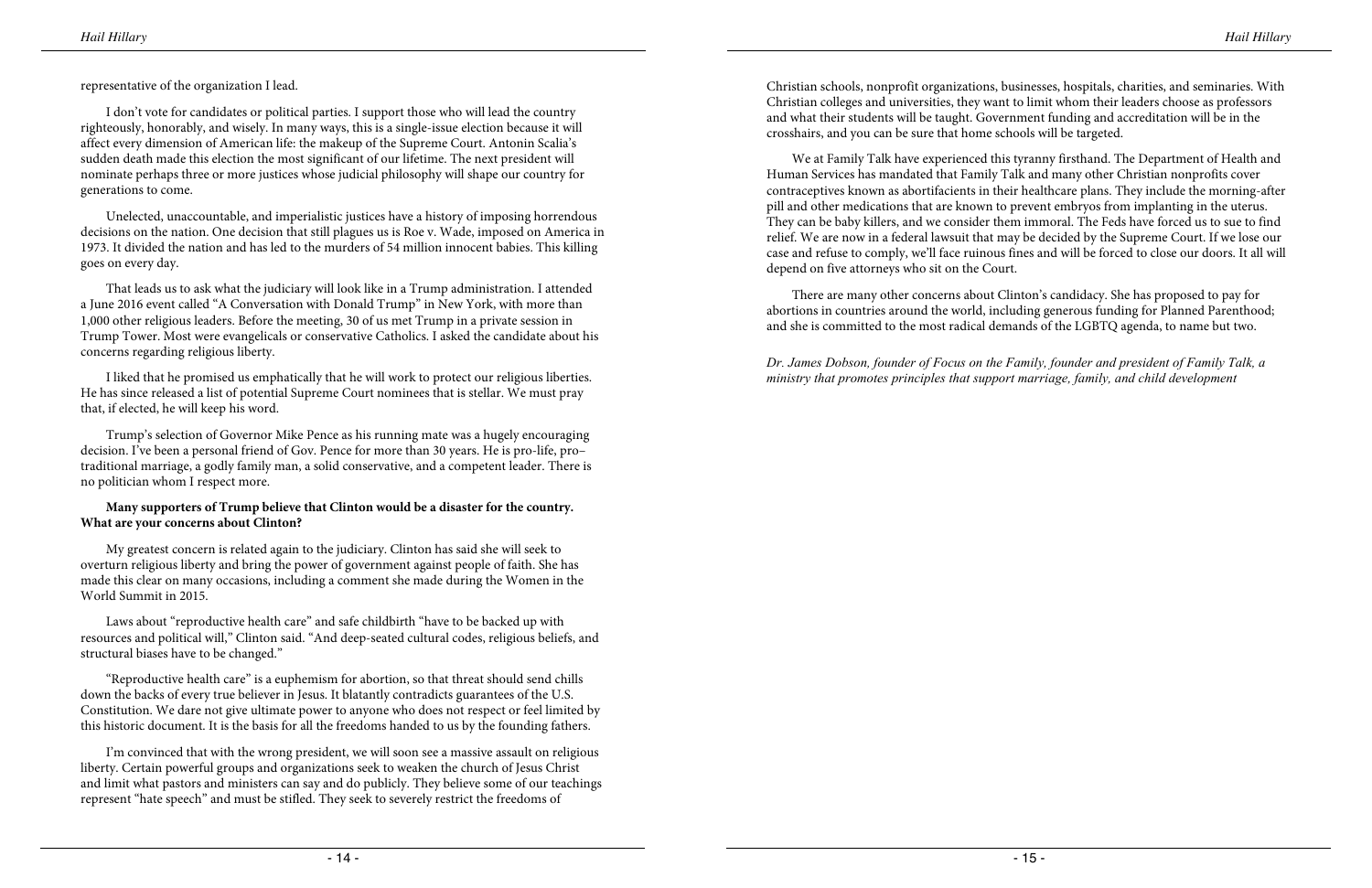

# **Elaine Donnelly**

#### **The Importance of Military Culture, Cohesion, and Core Values**

It is often said that if Hillary Clinton wins the election, we will lose the Supreme Court. We will also lose the culture and character of our military, and therefore the ability to defend America. Like a shaky tower of Jenga blocks, the All-Volunteer Force is stretched out and vulnerable due to what has been taken away and burdens of social engineering loaded on.

According to a recent *Military Times* survey, support for President Barack Obama among active-duty subscribers has *"tanked"* because of *"controversial social changes while seeking to rein in defense spending."* This should matter to conservatives who support the troops.

Obama has forced the military onto the cutting edge of social revolution, and Democratic presidential nominee Hillary Clinton wants to push it further. The [2016 Democratic National](https://www.demconvention.com/wp-content/uploads/2016/07/Democratic-Party-Platform-7.21.16-no-lines.pdf)  [Platform](https://www.demconvention.com/wp-content/uploads/2016/07/Democratic-Party-Platform-7.21.16-no-lines.pdf) praises Obama's military/social policies, starting with LGBT law and regulations that have had predicted, harmful consequences.

For example, activists keep intimidating military chaplains, demanding that religious liberty and expression be limited to worship services. At the same time, numbers of female and male sexual assault cases have escalated steeply, and annual Pentagon "Pride" events have become special-interest lobbying bonanzas for the LGBT Left.

Because the administration has decided to treat transgenders as a special, protected class, military doctors and nurses will have to provide or condone medical treatments that many consider unethical. Young women who are concerned about personal privacy and "gender pretenders" in private facilities will have no recourse.

The Democratic Platform and Hillary Clinton also support Obama's women-in-the-infantry mandates, and an army of advisors and sensitivity trainers are planning to wear down "hypermasculine" attitudes and "unconscious bias." Gender-neutral standards that are equal but lower than before will leave men less prepared to fight the enemy, but all will be schooled in gender identities, gun control, "white privilege," and climate change.

In the event of war, officials will order (not "allow") minimally-qualified women to serve in the infantry, even though scientific research shows that women face disproportionate risks of injury and cannot perform as well as men. In this social experiment, lives and missions will be needlessly lost.

If multiple threats overwhelm the All-Volunteer Force, forcing reactivation of Selective Service, co-ed conscription of thousands who are not physically qualified would jam the system and weaken readiness at the worst possible time.

People who are not concerned about these consequences of social engineering can vote for Hillary or help her to win. All should remember, however that military cohesion — bonds of trust that are essential for a strong fighting force — rely on core values such as honesty, integrity, and truthfulness. It would be difficult if not impossible to establish bonds of trust under a Commander-in-Chief who abandoned Americans under fire in Benghazi and then lied to grieving families about causes of the attack.

With the approval of presidential nominee Donald J. Trump, the [2016 Republican National](https://www.cmrlink.org/articles/print/37762?author=0&image=0&domain=0)  [Platform](https://www.cmrlink.org/articles/print/37762?author=0&image=0&domain=0) states, *"We reject the use of the military as a platform for social experimentation . . . Military readiness should not be sacrificed on the altar of political correctness."*

The platform also includes this key plank: *"We call for an objective review of the impact on readiness of the current Administration's ideology-based personnel policies, and will correct problems with appropriate administrative, legal, or legislative action."*

In accordance with these principles, the Republican platform [specifically supports](https://www.cmrlink.org/articles/print/37762?author=0&image=0&domain=0) the exemption of military women from direct ground combat (infantry) battalions, opposes any modifications or lessening of standards to achieve nonmilitary agendas, supports the All-Volunteer Force and women's exemption from Selective Service registration, opposes compulsory national service, supports rights of religious liberty for military chaplains and people of faith, opposes special interest demonstrations, and supports due process rights in military justice systems.

The Democratic Platform honors diversity as a paramount value, but the Republicans call for *"American military superiority, which has been the cornerstone of a strategy that seeks to deter aggression or defeat those who threaten our vital national security interests."* 

Because conservatives united to elect President Ronald Reagan, we did not have to watch the Soviet Union win the Cold War. Now we need to think about the national security consequences of electing a president who fails to restore the strength of our depleted and demoralized military. This is the only military we have, and there is no excuse for helping Hillary to win.

*Elaine Donnelly is President of the Center for Military Readiness, an independent public policy organization that reports on and analyzes military/social issues. CMR does not endorse candidates; these views are the author's own.*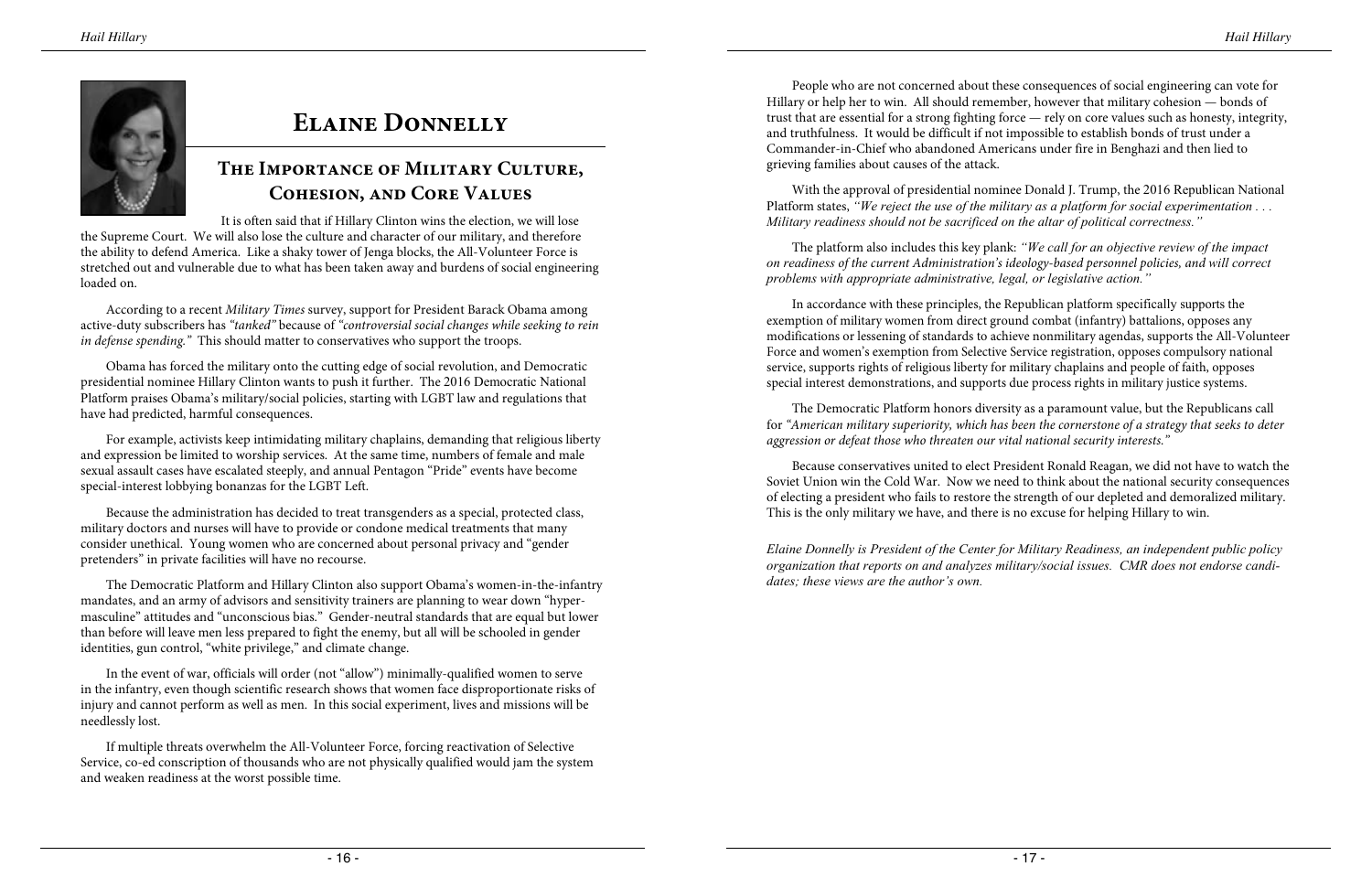

#### **Americans Must Unite Behind Trump And**  PENCE OR SUFFER DIRE CONSEQUENCES

# **Dr. Jerry Falwell, Jr.**

Dr. Jerry Falwell, Jr., President of Liberty University, was one of Donald Trump's early movement conservative supporters. On August 19, 2016 he published an op-ed in *The Washington Post* detailing his concerns about the future of America under a Hillary Clinton presidency and why he supports Donald Trump, that article is excerpted here with his permission.

The policies of Obama and Clinton have made the world unstable and unsafe and created a world stage eerily similar to that of the late 1930s. We could be on the precipice of international conflict like nothing we have seen since World War II. Obama and Clinton are the Neville Chamberlains of our time. The deal to make \$150 billion available to Iran, the leading state sponsor of terrorism in the world and a nation committed to the destruction of Israel, clearing the way for Iran to become a nuclear power, reminds me of Chamberlain's deal with Hitler in 1938, when the British prime minister declared "peace for our time."

Domestically, Obama and Clinton have pushed to \$19 trillion the debt that our children and grandchildren will somehow have to find a way to repay. Even our noble law enforcement has been demonized by the Obama administration, and anarchy is erupting in our cities.

Thank God we now have the opportunity to elect a strong leader, one who is not afraid to call the enemy by its name and to take the battle to that enemy if necessary.

Continuing the policies of Obama and Clinton internationally and domestically would be the definition of insanity: repeating the same mistakes over and over and expecting a different result.

I chose to personally support Donald Trump for president early on and referred to him as America's blue-collar billionaire at the Republican National Convention because of his love for ordinary Americans and his kindness, generosity and bold leadership qualities. My family has grown to love all of the Trumps because they are wonderful people willing to sacrifice much for their country. The public perception of Trump that has been created by the media is simply false.

We are at a crossroads where our first priority must be saving our nation. As Churchill did, Trump possesses the resolve to put his country first and to never give up in a world that is increasingly hostile to our values.

Despite our differences, Americans from all walks of life must unite behind Trump and Indiana Gov. Mike Pence or suffer dire consequences. If Clinton appoints the next few Supreme Court justices, not only will the Second Amendment right to bear arms be effectively lost, but also activist judges will rewrite our Constitution in ways that would make it unrecognizable to our founders.

And this country will have as its president a person who jeopardized our national security

by negligently sending and receiving classified emails on a private server and then repeatedly making inaccurate statements about it, all while her family's foundation accepted millions of dollars in donations from foreign countries. Will time reveal the *quid pro quo*?

Our nation's future truly hangs in the balance. As far as I am concerned, the credibility of anyone who ignores Clinton's temperament while attacking Trump's is suspect… It is naive or deceptive for conservatives to claim that a write-in vote or a third-party vote will not benefit Clinton.

A vote for Donald Trump and Mike Pence is a vote for more freedom and less government, a vote for national security and responsible immigration policy, a vote to finally fight radical Islamic terrorism. It is a vote to rebuild America's respect overseas and a vote for strictconstructionist and pro-life Supreme Court justices. Remember when Iran held American hostages for 444 days, only to release them the day Ronald Reagan took office? Expect those kinds of results under Donald Trump's leadership.

*Jerry Falwell Jr. is the President of Liberty University, he is also a an attorney admitted to the practice of law before the Supreme Court of the United States and other jurisdictions.*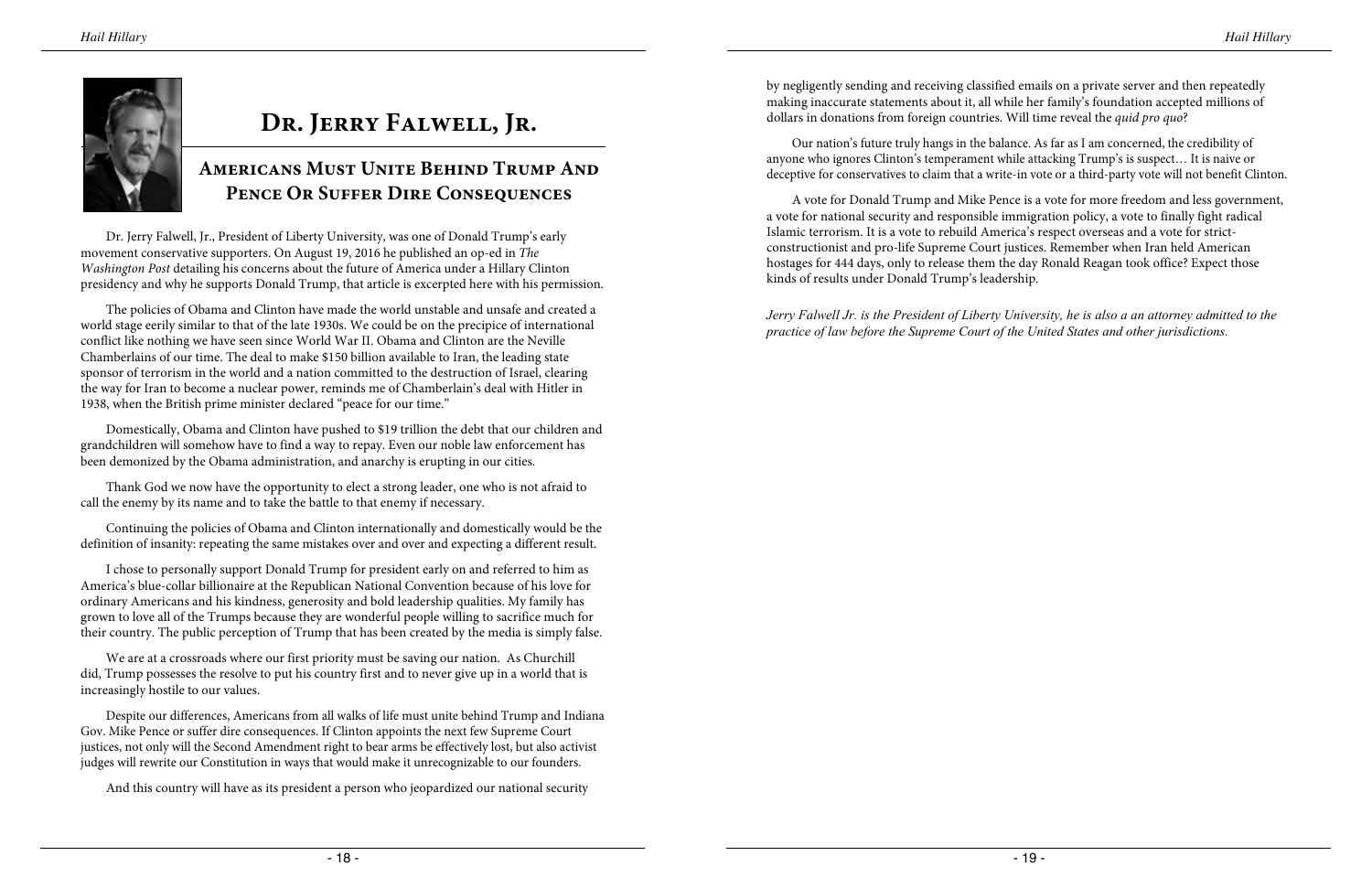

# **Joseph Farah**

#### **Only Trump can save us from Hillary**

Many major public opinion surveys continue to have Hillary Clinton leading the contest against Donald Trump, the GOP nominee.

Clinton is perhaps the most corrupt major American political figure in the last 50 years, shamelessly using political self-dealing to enrich herself and her family – a woman of no significant actual accomplishment, one who has been permitted by her friends in high places to avoid prosecution and punishment for serious crimes and whose radical anti-liberty, Big Government, one-size-fits-all platform poses an existential threat to the remaining vestiges of freedom and justice under the law.

Donald Trump, on the other hand, has proposed real change in Washington – no more business as usual, leadership that will, first and foremost, protect the security of Americans and watch out for America's national self-interest. He promises to stimulate the economy through tax cuts and deregulation. And he certainly doesn't need government service to make him richer. He has already revealed the kinds of Supreme Court justices and federal judges he would appoint to return lawmaking to the people, where it rightfully and constitutionally belongs.

#### So what's wrong with this picture?

If the election were held today, it appears Clinton likely would win the presidency – and time is running it out.

If Hillary Clinton wins the 2016 presidential election, it may very well be the last meaningful presidential election in American history.

Donald Trump is right about Clinton: She is the most corrupt, least accomplished, most vindictive, least trustworthy, most dangerous and least presidential person ever to seek the office.

Four years of Hillary Clinton's Supreme Court and judicial appointments will turn her into a virtual dictator and end constitutional government in America – perhaps forever.

In the 1990s, her "co-presidency" with her husband resulted in the most flagrant political abuse of the Internal Revenue Service in history – until, of course, Barack Obama's presidency. We can expect much worse – a kind of scorched-earth policy against her political adversaries and anyone who has ever crossed the Clintons. (Her campaign has already proclaimed what's coming by threatening to destroy alternative media outlet Breitbart.com.)

Obamacare's planned obsolescence and failure will be morphed into a single-payer Hillary-care monster that will destroy, once and for all, the greatest health-care system the world has ever known.

The kind of self-dealing that enriched the Clintons for their "public service" will continue, rewarding capitalist cronies, Wall Street and scam startups designed to spread the wealth around – to the Clintons, their corporate friends, Democrat-backing unions and "community activists."

The borders will remain wide open. Illegal aliens, including criminals, will not be returned or prosecuted. Instead, they will be welcomed by the millions as future Democratic Party constituents who will turn the country over to one-party rule.

The flood of unscreened "refugees" from the terrorist enclaves in the Middle East and Africa will increase under Hillary Clinton's reign, she boasts, by 500 percent, ensuring America will be living with terrorism on a daily basis as in Europe, Turkey and Israel.

Hillary Clinton proved as secretary of state that she herself represents a national security threat. Putting the nuclear football in the hands of someone who should be in prison for clear violations of the Espionage Act is not even an option the American people should entertain.

Donald Trump truly represents our only hope in stopping Hillary. He is the only person standing between her and the White House. It's time for all clear-thinking, patriotic, liberty-loving Americans – Republican, independent or Democrat – to rally around him before it's too late.

*Joseph Farah is a conservative journalist and author who co-founded the Western Journalism Center and is the founder and and editor-in-chief of World Net Daily. He is the co-author with Rush Limbaugh of* See, I Told You So *and a number of other books on conservative politics.*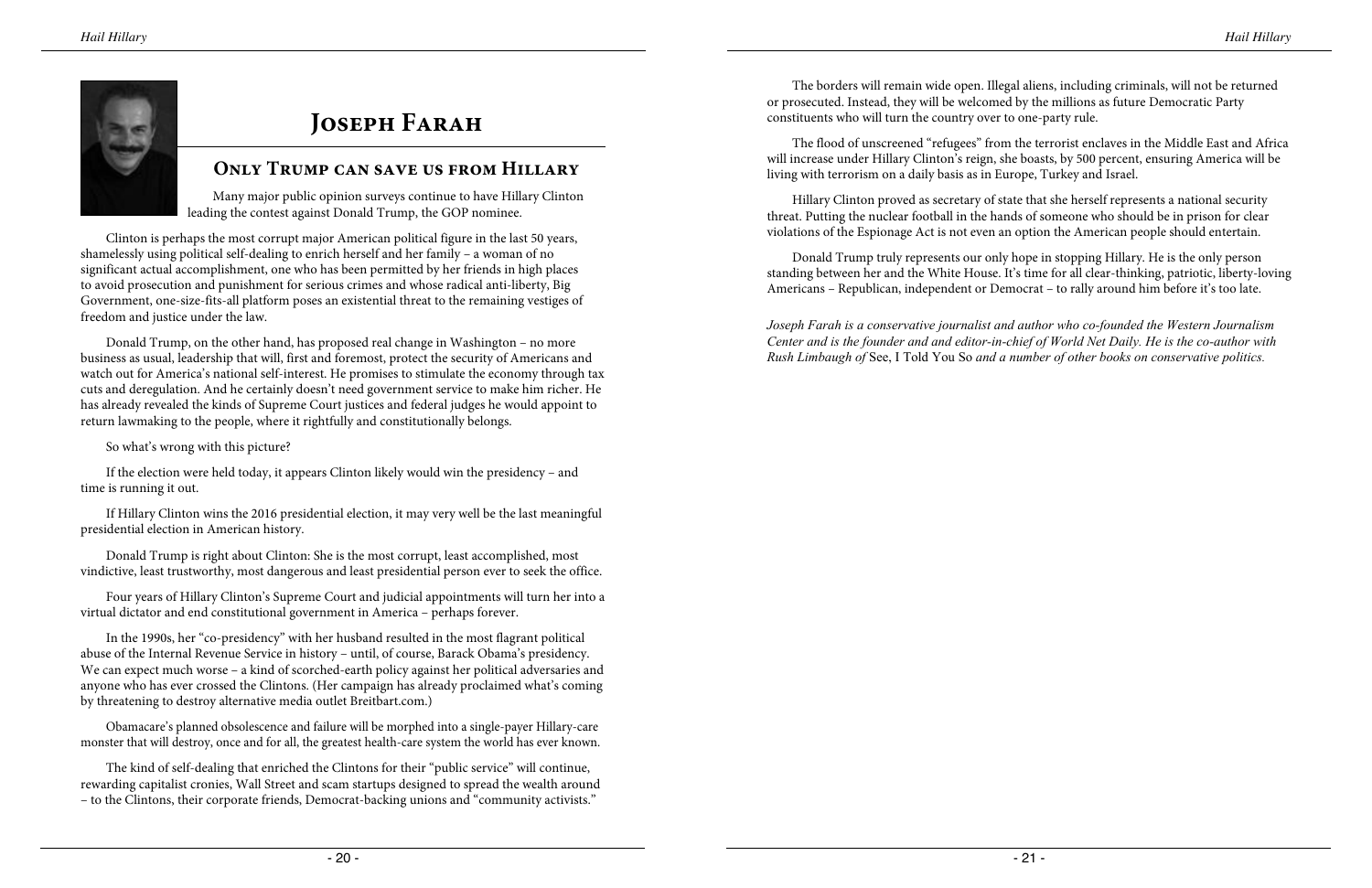



# **Neal B. Freeman**

### **Avarice and Mendacity Have Been the Hallmarks of Hillary Clinton's Career**

Hillary Clinton should not be promoted from her last job. Why? Because she should have been fired from her last job.

When she left her employees unprotected in a foreign consulate, and then showed little interest in learning why they had been murdered, she should have been fired.

When she destroyed thousands of government documents to cover up her financial and political activities, she should have been fired.

When she accepted tens of millions of dollars for her private ventures from the same foreign interests she was negotiating with as our Secretary of State, she should have been fired.

The hallmarks of Mrs. Clinton's long career in public life have been avarice and mendacity. At every stop, she has sought to monetize her public service and then lie about what she did. She should be the last woman President, not the first.

*Neal B. Freeman is an American businessman and political writer. He served as the Washington Editor for National Review magazine from 1978 until 1981. He was appointed by President Reagan as Director of the Corporation for Public Broadcasting.*

# **David Keene**

## **If Hillary Clinton wins we Face a Future in Which our Fundamental Liberties Will be in Constant Jeopardy**

I've been involved in politics for more than half a century and have rarely supported or voted for a candidate with whom I found myself in agreement with 100% of the time. As I decide to back a primary or general election candidate, I ask myself the same question who among those running and who has a chance of being elected is most likely to advance the conservative agenda? It's a real world question and it is one anyone seeking to influence the direction of the country should ask before making their choice.

This year's election may well be the most important of our lifetimes. The effort of President Obama and his party to "fundamentally change" this country is well underway and if his successor continues us on the path he has us on, the nation we inherited from those who came before will be changed in ways that would shock the founders. If we are to pass the nation and the values on which it was founded on to our children and grandchildren we must prevent that from happening.

Donald Trump was not my first choice as the year began, but he won the Republican nomination and any hope we have of turning things around depend on supporting him this fall. I don't agree with his every position, but he is all that stands between us and a future in which our fundamental rights and freedoms will be in constant jeopardy. It's really just that simple. The next President will appoint several Supreme Court Justices and untold numbers of District and Circuit Court judges. If Hillary Clinton is President, we know just what kinds of men and women she will appoint to these positions.

I am of course concerned about what this would mean for the Second Amendment, but I am just as concerned about the First Amendment guarantees of free speech and religion and the Fourth Amendment guarantees of due process. Her appointees will have the power and inclination to rewrite the fundamental rules that have made it possible for generations of Americans to create the freest, most prosperous nation in the history of the world.

Donald Trump's election will prevent this and that alone is reason enough to support him. He is firmly committed to appointing men and women who will defend rasher than rewrite the Constitution; who will be guided by the principles of the founders rather than the whims of today's liberals. When I talk to conservatives who don't particularly like Donald Trump because they don't trust him, fear that he might ignore Congress or pursue policies we don't like, I remind them that while they may not be sure of what he will do if elected, they can be absolutely certain of what Mrs. Clinton will do if she prevails. We can certainly trust her to do everything she can to continue her predecessor's policies, to rewrite the Constitution and to pursue a foreign policy devoid of principle.

Staying home in November, voting for a third party candidate with no chance of winning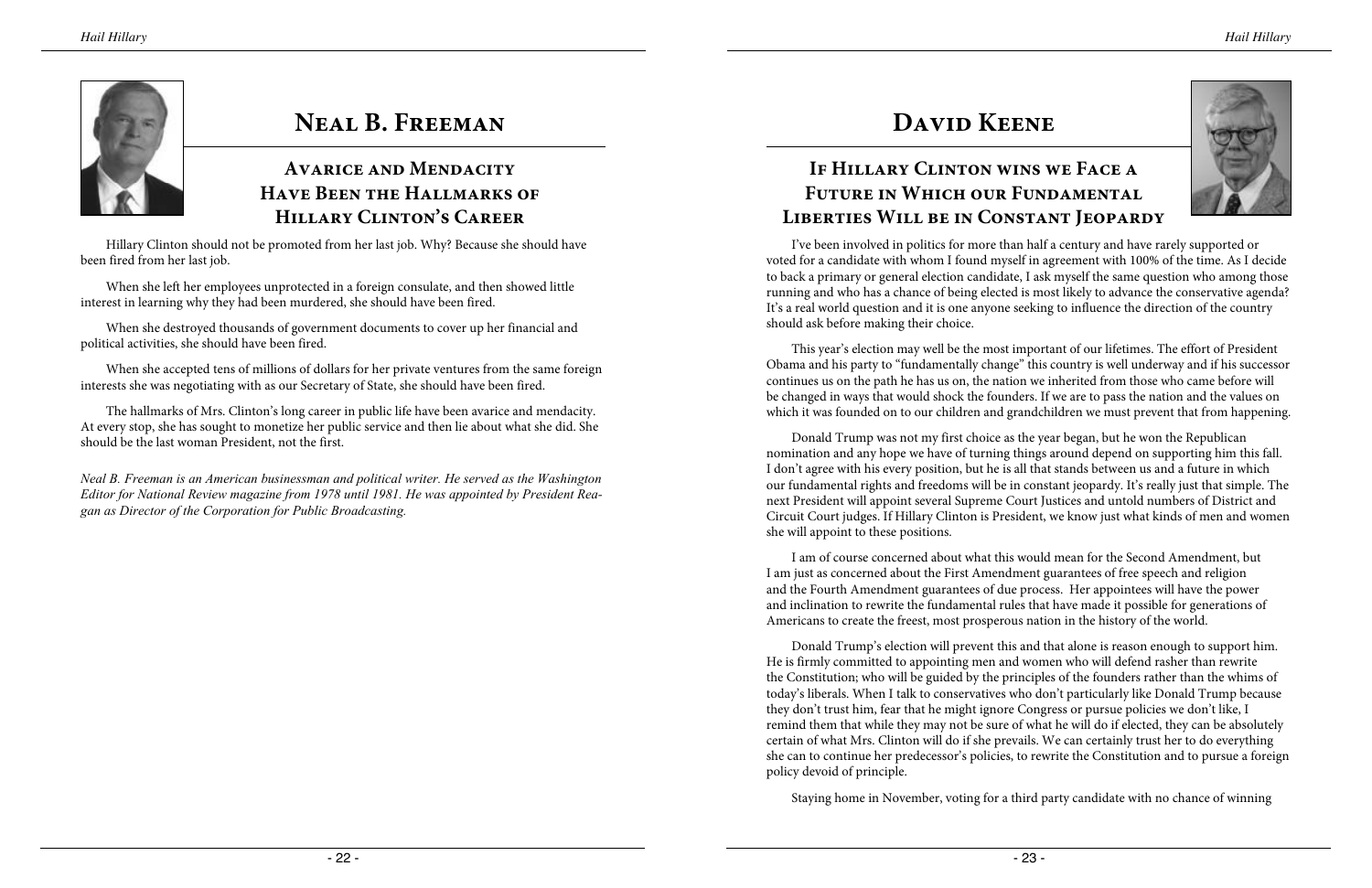



or even voting for Mrs. Clinton as some unthinking conservatives hostile to Mr. Trump seem prepared to do are not rational options for one who cares about the future. Donald Trump can win in November, but he won't win if those of us who care about the freedoms and values that we say are so important to us don't do our part to help him win.

*David A. Keene is a longtime Republican political consultant and presidential advisor. He served as President of the National Rifle Association and Chairman of the American Conservative Union and is now the Opinion Editor of The Washington Times.* 

The consequences of undermining his candidacy at this point are not difficult to predict and won't be pretty. If conservatives desert at this juncture, Mrs. Clinton will end up with a Democratic Senate and if that happens she will get just about everything she wants. Her Supreme Court appointees will eventually be confirmed, treaties that are awaiting ratification will be ratified, the power of an already too powerful executive will increase and many of the freedoms we have always taken for granted will be in danger of becoming mere memories.

I don't personally know how any thinking conservative will be able to look in the mirror if the future Mrs. Clinton and her party envision for us becomes a reality because he or she deserted our forces and the allowed the free nation we love to slip away.

# **Tim Macy**

## **Hillary Clinton's Five Point Plan to Destroy the Second Amendment**

The Left got their undergarments in a twist in August when Donald Trump noted that "the Second Amendment people" could prevent Hillary Clinton from fundamentally transforming the Supreme Court.

"If she gets to pick her judges, nothing you can do folks," Trump said, before adding: "Although the Second Amendment people, maybe there is, I don't know."

Dan Gross, head of the Brady Campaign to Prevent Gun Violence, thought he heard gun violence in Trump's remark. According to Gross, Trump was "literally using the Second Amendment as cover to encourage people to kill someone with whom they disagree."

Or maybe Trump was "literally" urging gun owners to get out and vote.

Trump, who only recently started using a teleprompter, could have spoken more clearly – but his underlying message was on the money.

With an estimated 80 to 100 million gun owners in America (about a third of the electorate) pro-gun voters could put an end to the political aspirations of the current generation of Clintons.

And gun owners have every reason to shudder at the thought of another Clinton in the White House.

With the Supreme Court evenly divided on several crucial gun decisions, the justice who replaces the late Antonin Scalia could potentially erase the Second Amendment as an individual right.

Before the D.C. v. Heller ruling in 2008, most Courts of Appeals held that the Second Amendment protected a collective, states' right. In Heller, the Court ruled in favor of an individual right.

If Hillary wins, you can all but kiss the Court's recognition that individual right goodbye.

But Hillary Clinton's attack on the Second Amendment involves more than just stacking the courts with anti-gunners.

Hillary talked about the Second Amendment with George Stephanopoulos, a Democrat operative who also happens to host the ABC news show "This Week."

Stephanopoulos asked Clinton about claims that she wanted to abolish the Second Amendment.

He quickly answered for her – "I know you reject that" – before letting her go on to explain why, under a Clinton presidency, the Second Amendment would be dead.

First, in her one sentence windup, she distorted more than 225 years of American history,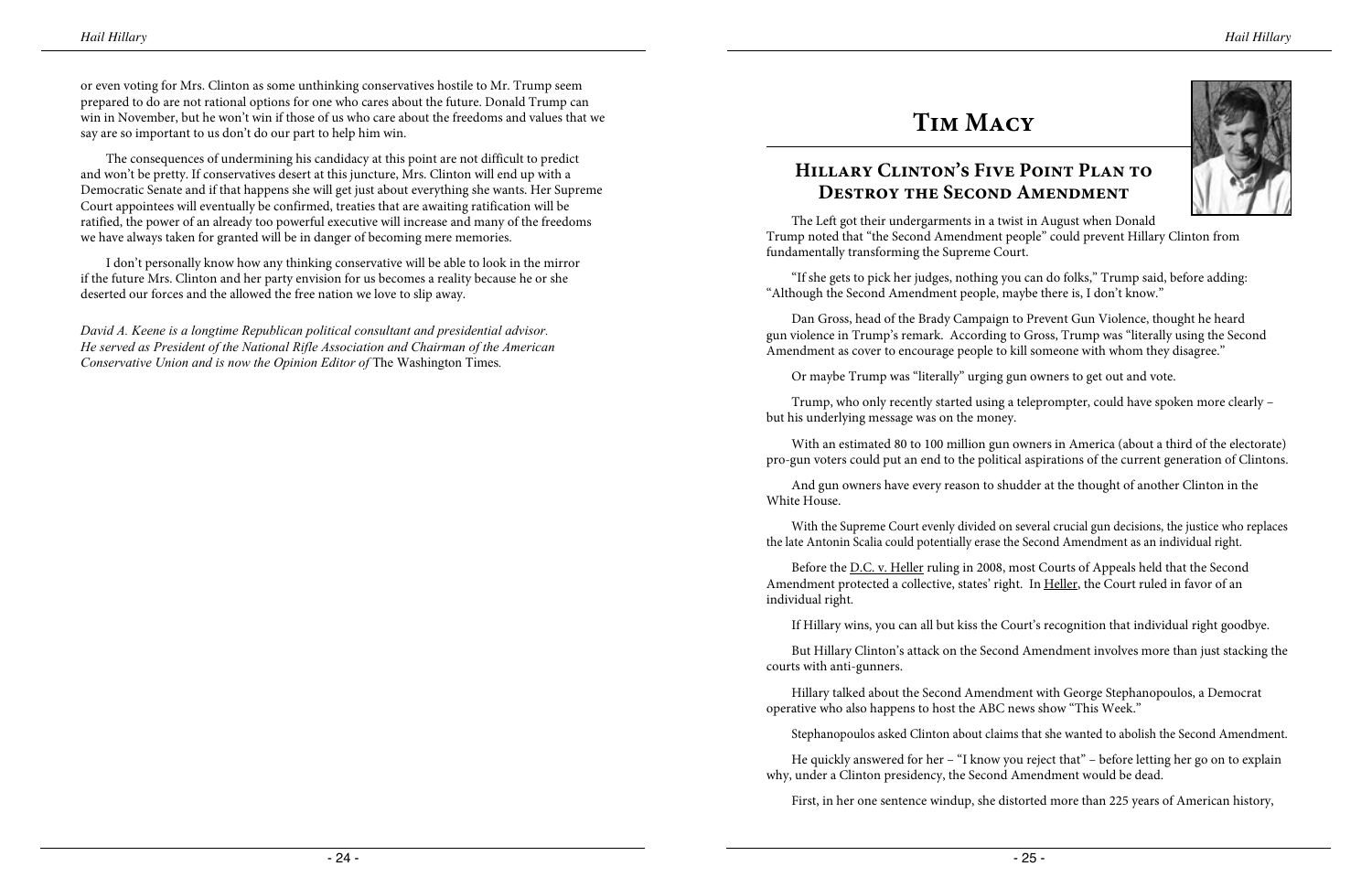maligned one of the great jurists of our time, and flat out made up her own facts.

"I think for most of our history," Clinton said in the June 5th interview, "there was a nuanced reading of the Second Amendment until the decision by the late Justice Scalia and there was no argument until then that localities and states and the federal government had a right, as we do with every amendment, to impose reasonable regulation."

Clinton went on. She will continue to push for "comprehensive background checks, closing the gun show loophole, closing the online loophole, closing the so-called Charleston loophole, [and] reversing the bill [giving gun manufacturers] immunity from liability."

In other words, there really wasn't a Second Amendment right until Scalia came around and invented it. Now that would be an odd position for an originalist like Scalia to hold, to say the least.

Having established the fact that Second Amendment rights are "loopholes," and that the only proper thing to do with a loophole is to close it, let's look at these proposals in a little more detail.

#### **#1 Comprehensive Background Checks**

What, exactly, is meant by "comprehensive background checks?" Currently, any person who buys a firearm from a licensed firearms dealer, in every state and at any location, must undergo an FBI background check, in addition to various state laws.

Sounds pretty comprehensive. (Incidentally, this also gives lie to the supposed "gun show loophole." The rules inside a gun show are exactly the same as outside the gun show.)

What Clinton is talking about is an unprecedented expansion of the police state. Under a "comprehensive" background check system, all PRIVATE gun sales will also be subject to a criminal background check.

Selling a gun to a neighbor? Under Hillary's plan, be prepared to go to the FBI so the buyer can prove his innocence.

Giving a gun to a friend? Not until the FBI says you can.

"Comprehensive" background registration checks will eradicate the individual right that Justice Scalia sought to protect, turning it into a mere privilege.

#### **#2 Gun Show Loophole**

As we've already seen, no such loophole exists.

What Hillary is talking about are private sales at gun shows. It's individuals with their individually-owned private property, selling it to another private individual at a place where such buyers and sellers are likely to gather – a gun show.

Such sales would be outlawed under the Clinton plan.

But there's more to it. Gun show promoters would be held liable for unauthorized gun sales, a risk that promoters would be unlikely to take.

Closing the "gun show loophole," therefore, is just a euphemism for ending gun shows completely.

#### **#3 The Online Loophole**

This is a more recent variation of the gun show loophole and, like its progenitor, is entirely made up.

The rules for gun sales – whether by a licensed dealer or an individual – are the same online, offline, in a gun store, at a gun show, from the back of a car or at your kitchen table.

All gun dealer sales go through a background check. And it's illegal for anyone to sell a firearm to someone the seller knows to be a prohibited person. Likewise, it's illegal for the prohibited person to attempt to buy a firearm.

Individuals cannot ship firearms across state lines, unless it's to a licensed gun dealer. The fact that a contact for a sale is made online does not void the myriad of gun laws currently in place.

At least one, and probably several, laws will have to be broken for a prohibited person to buy a firearm under any circumstances. But the solution from the anti-gun crowd, as usual, is to pile on yet another law.

#### **#4 The Charleston loophole**

The so-called Charleston loophole gives the government carte blanche to delay firearms sales.

Currently, the federal government has three days to determine whether or not a gun purchaser is a prohibited person. The reason for this requirement is obvious. To borrow a quote from Dr. Martin Luther King Jr., "a right delayed is a right denied."

Hillary would remove that time constraint, allowing the government to put gun sales on hold indefinitely.

#### **#5 Bankrupting the Firearms Industry**

Hillary Clinton criticized her primary opponent, Bernie Sanders, for voting for a bill to prohibit frivolous lawsuits against gun manufactures.

Passed in 2005, the Protection of Lawful Commerce in Arms Act was enacted at a time when some of the country's largest cities employed a novel approach to eradicate the Second Amendment: bankrupt the firearms industry through a multitude of frivolous lawsuits.

Of course, gun makers could be held liable for injury caused by defective products. But these lawsuits sought to hold manufacturers liable for injuries caused by the criminal misuse of non-defective firearms.

It would be like suing Chrysler for damages caused by a drunk driver.

The purpose of the lawsuits was clear. What the gun control crowd couldn't achieve through the legislative process, they would attempt to win in the courts.

One mayor behind the suits, Joseph Ganim from Bridgeport, Connecticut, admitted that their goal was "creating law with litigation."

Hillary has vowed to repeal that law, opening the floodgates to lawsuits that, even if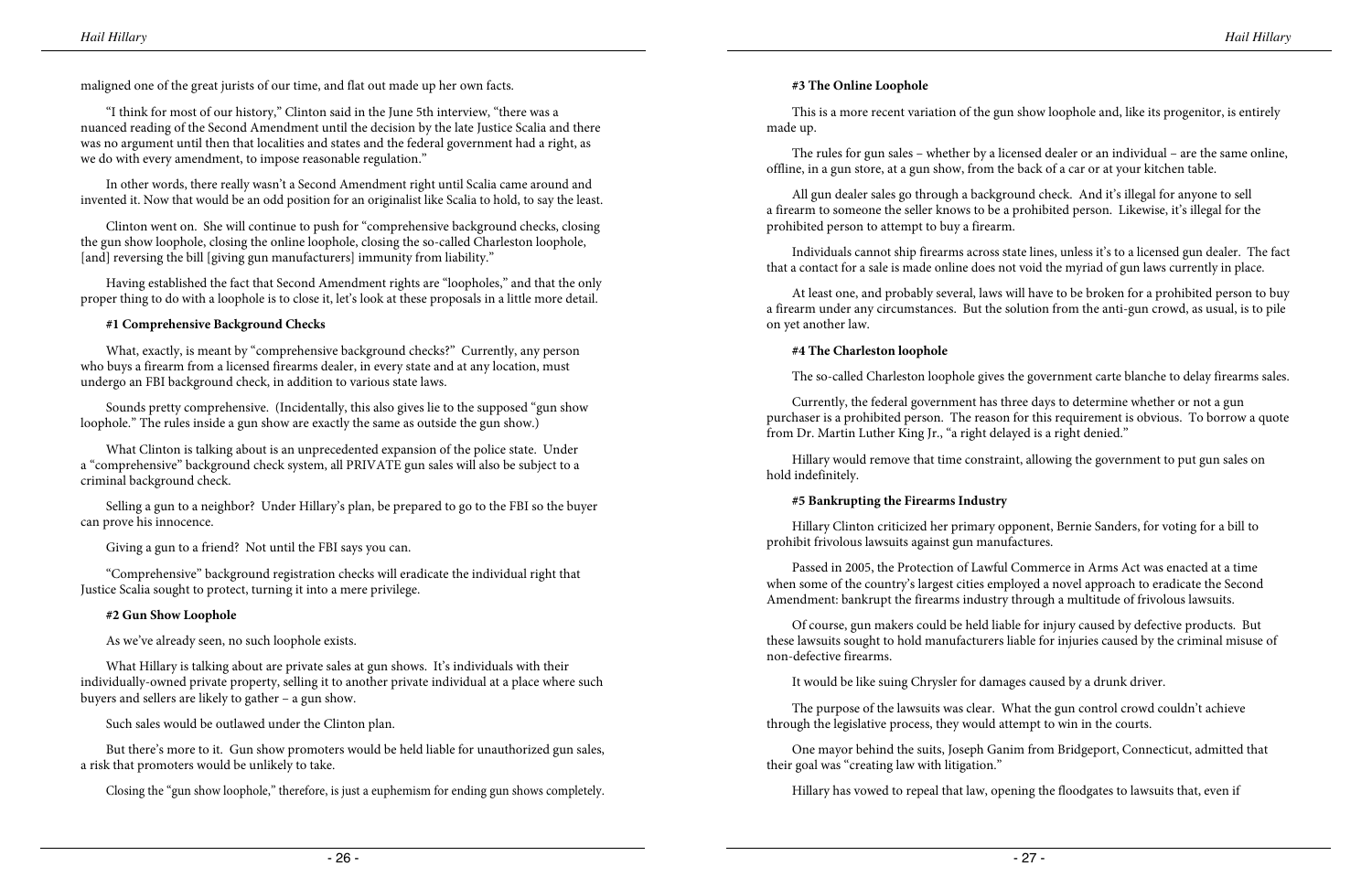

unsuccessful in the courtroom, would bankrupt the entire industry.

There's more to Hillary's anti-gun agenda than these five proposals. She supports the socalled "assault weapons" ban, which would actually ban many common semi-automatic firearms, and she supports a gun ban for people on the government's secret watch lists.

Clinton also praised Australia's mandatory gun buyback program, which resulted in the destruction of hundreds of thousands of firearms, as a good first step.

Donald Trump was right to single out the gun vote.

The author of "The Art of the Deal" may speak inartfully at times, but the "Second Amendment" people could very well determine the outcome of this election.

And between Hillary's Supreme Court picks and her legislative agenda against gun rights, make no mistake – the Second Amendment itself may as well be on the ballot this November.

*Tim Macy is Chairman of Gun Owners of America, a national grassroots lobbying organization with more than 1.5 million supporters.* 

# **Penny Nance**

#### **Hillary Clinton is Wrong on Life, Religious Liberty, and the Rest of the Conservative Agenda**

I look forward to the day when we have a woman president, but it should never be Hillary Clinton, and many Democrat women agree. According to polling data, she is not trusted. She has used incredibly poor judgment in foreign policy, and as more information is released concerning her email scandal, we know she is either a liar or incompetent (or both) and, thus, unfit for the presidency.

Hillary Clinton is a hypocrite, as she claims to advocate for women's rights today, but attacked anyone who spoke out against her husband. I was a twenty-something lobbyist during the Clinton years, and I remember well Hillary going into full force to harass, discredit, demean, and vilify each woman brave enough to speak out about the sexual harassment they encountered at the hands of her husband. For Hillary to now say that women who are victims deserve to be believed is the height of hypocrisy. No, Hillary Clinton does not support women.

Hillary Clinton stands for big government, is weak in foreign policy, is against secure energy, and is pro-abortion. Hillary will fight to repeal the Hyde Amendment, which has passed every year since 1976, always with strong bi-partisan support, and is [credited with saving](http://www.lifenews.com/2016/07/18/hyde-amendment-has-saved-over-1-million-people-from-abortion-hillary-wants-to-repeal-it/) over 1 million children from abortion.

Hillary Clinton will seek to destroy religious freedom in America. People of faith who refuse to fall in line on the issue of same-sex "marriage" have been [fired](http://www.nationalreview.com/article/431859/kelvin-cochran-christian-views-cost-atlanta-fire-chief-his-job) from jobs, [fined,](http://dailysignal.com/2016/02/23/ny-farmers-fined-13k-for-declining-to-host-a-same-sex-marriage-end-their-legal-fight/) [jailed](http://www.wsj.com/articles/federal-judge-orders-kentucky-clerks-release-from-jail-1441732788), forced into [silence](http://www.theatlantic.com/politics/archive/2014/04/mozillas-gay-marriage-litmus-test-violates-liberal-values/360156/), and [discriminated](http://www.usccb.org/issues-and-action/religious-liberty/discrimination-against-catholic-adoption-services.cfm) against for government contracts. The IRS has already done its [dirty work](http://dailysignal.com/2014/06/24/irs-admits-wrongdoing-pay-50000-leaking-marriage-groups-tax-return/) on conservative organizations, and religious charities have had to comply or shut down. Expect it all to get worse under another Clinton Administration, and this time pro-lifers will become the target. The goal is not just to abort babies; it's to force all of us to be complicit in that choice and to further marginalize and penalize those who won't fall in line.

At a [speech](https://hillaryspeeches.com/2015/04/24/women-in-the-world-summit-3/) at the Women in the World Summit in New York City, Clinton lectured that, "Laws have to be backed up with resources and political will. And deep-seated cultural codes, religious beliefs, and structural biases have to be changed." In other words, Clinton decrees that people of faith need to get over it. Never mind that we have specific Scriptural dogma as well as incontrovertible scientific reasoning. Our beliefs are, in her mind, discriminatory.

The next president will also likely be nominating multiple Supreme Court Justices, and we know exactly the type of justice Hillary will nominate — they will be legislators from the bench. For the sake of our country and all that we were founded for, we must stand against that type of nominee.

[Donald Trump](http://thehill.com/people/donald-trump) is not a perfect candidate, far from it. However, as a pro-life American, I must not contribute to the destruction of human life. I could never support Hillary Clinton, and if you disagree with her policy — woman or man — you should vote against her. In this election, that means voting for the only other viable candidate, Donald Trump.

*Penny Nance is President of Concerned Women PAC.*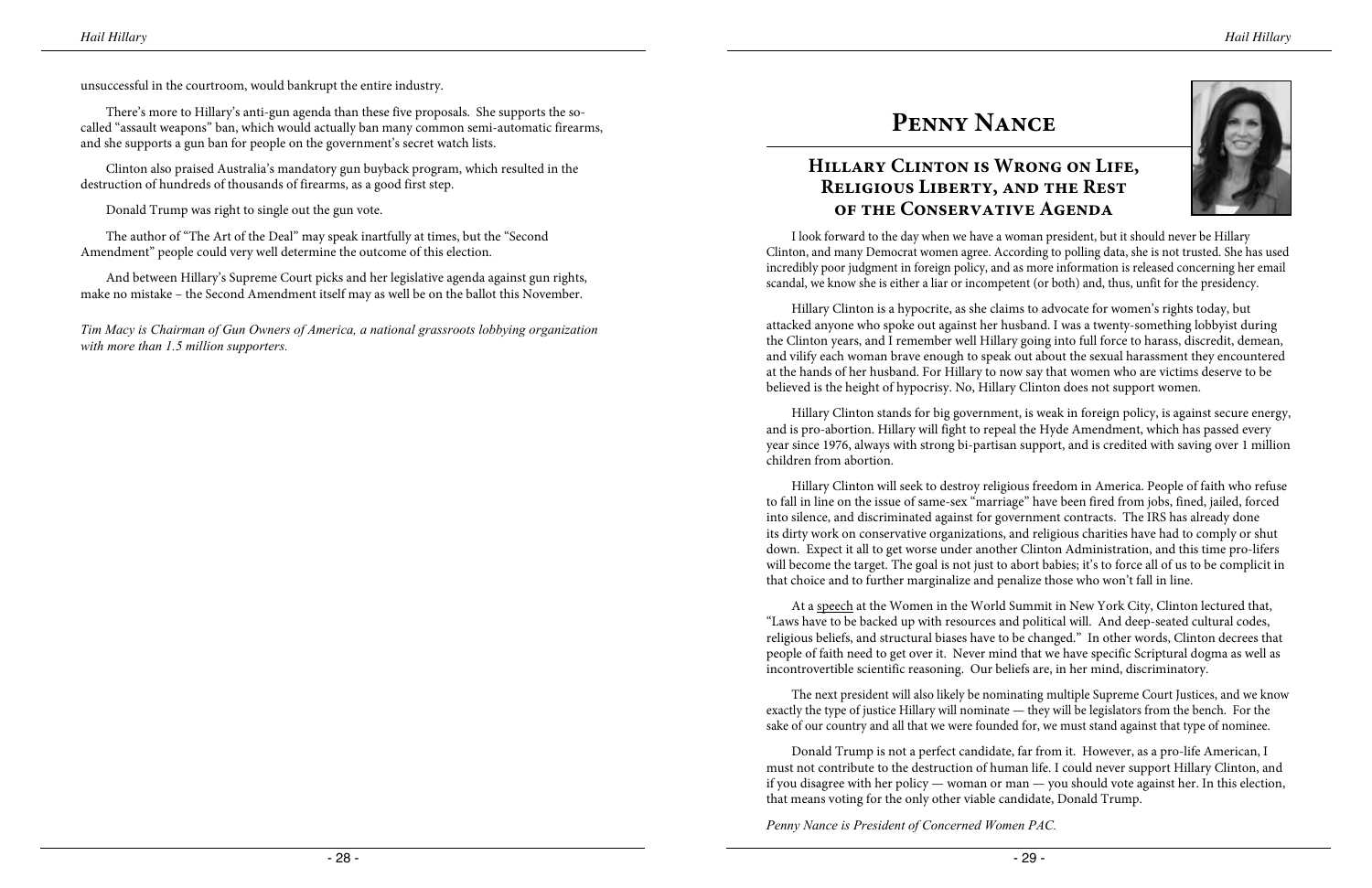

# **Daniel Oliver**

#### **The Easy Case for Donald Trump**

Donald Trump, the Republican Party's nominee for President? Argh!

It is difficult to argue with that sentiment. Still, Argh! is not a political program suitable for a self-governing people.

What *are* we to do?

We might ask, What would William F. Buckley Jr. recommend? As it happens, Buckley addressed precisely this question.

In November, 1956, when the choice facing the voters was Eisenhower or Stevenson, Buckley wrote:

The argument by relative merit is wonderfully persuasive. In some cases, it is, I think, conclusive. If one master will enslave me ninety days a year, a second only eightynine, if I may choose between them and must choose one, I shall unhesitatingly, all else being equal, elect to serve under the latter, and I should find no difficulty whatever defending my choice. My reasoning becomes inadequate, and perilously so, only when, in my zeal to stress the relative merit of the less exacting master, I find myself speaking approvingly, even enthusiastically about him. When that happens, there is danger to mind and morals.

The danger to the Republican Party of today lies bare breasted in its universal emblem, I like Ike. It should read, I prefer Ike.

The danger in supporting Trump is that the necessary attendant activities might slide over from opposition to Hillary Clinton — born to lie, born to cheat — into enthusiastic approval of her opponent.

The program and goals of the Democratic Party are to enlarge the already extended interference by the state into the lives and freedom of the people, extracting, always, more of the fruits of their labor.

The purpose (assuming it still has one) of the Republican Party, founded to promote freedom, is not just to resist the continued collectivizing efforts of the Democrats, but actually yes, actually — to roll back the state, to extend freedom.

Conservatives should note that supporting Donald Trump is less apparently dangerous to the integrity of the Republican Party (which he has crashed), and therefore to the Republic, than was supporting Bob Dole, John McCain, or Mitt Romney, who were enthusiastically welcomed by the establishment Republicans, but none of whom would have made any serious attempt to roll back the intrusions of the progressive state, accepted by President Eisenhower but nurtured, effectively and disappointingly, by President Nixon, as well as by legions of progressive Republican office holders in the subsequent decades.

In 1972, many conservatives decided to withhold their support from the numbingly biggovernment, bureaucracy-building, wage-and-price-controlling President Nixon — until the Democrats nominated George McGovern, who, conservatives decided, was just … too … dangerous to let become president. A reasonable Republican today, dissatisfied with Donald Trump, could come to the same conclusion about Hillary Clinton: born to lie, cheat, and steal and, born to collectivize, and therefore born to enslave.

Donald Trump is no conservative, but neither is he more dangerous to the mission of the Republican Party than legions of progressive Republicans have been. And supporting Trump will at least tend to help other Republican candidates get elected.

And *nota bene*: if Trump wins and turns out to be a *serious* danger to the Republic, the Republicans can call for his impeachment — finally, a constitutional project a Liberal could love — a project made all the easier by Trump's selection of Gov. Mike Pence as his running mate.

Mega-crony capitalist/socialist Barack Obama and his would-be successor Hillary Clinton are the two people on the planet most destructive of traditional American values. Read Holman Jenkins in the *Wall Street Journal* for a quick review of how awful for America President Obama has been. And then remember: Hillary will be worse.

I prefer Trump.

*Daniel Oliver is Chairman of the Board of Education and Research Institute and Senior Director of White House Writers Group in Washington, D.C. In addition to serving as Chairman of the Federal Trade Commission under President Ronald Reagan, he was Executive Editor and subsequently Chairman of the Board of National Review.*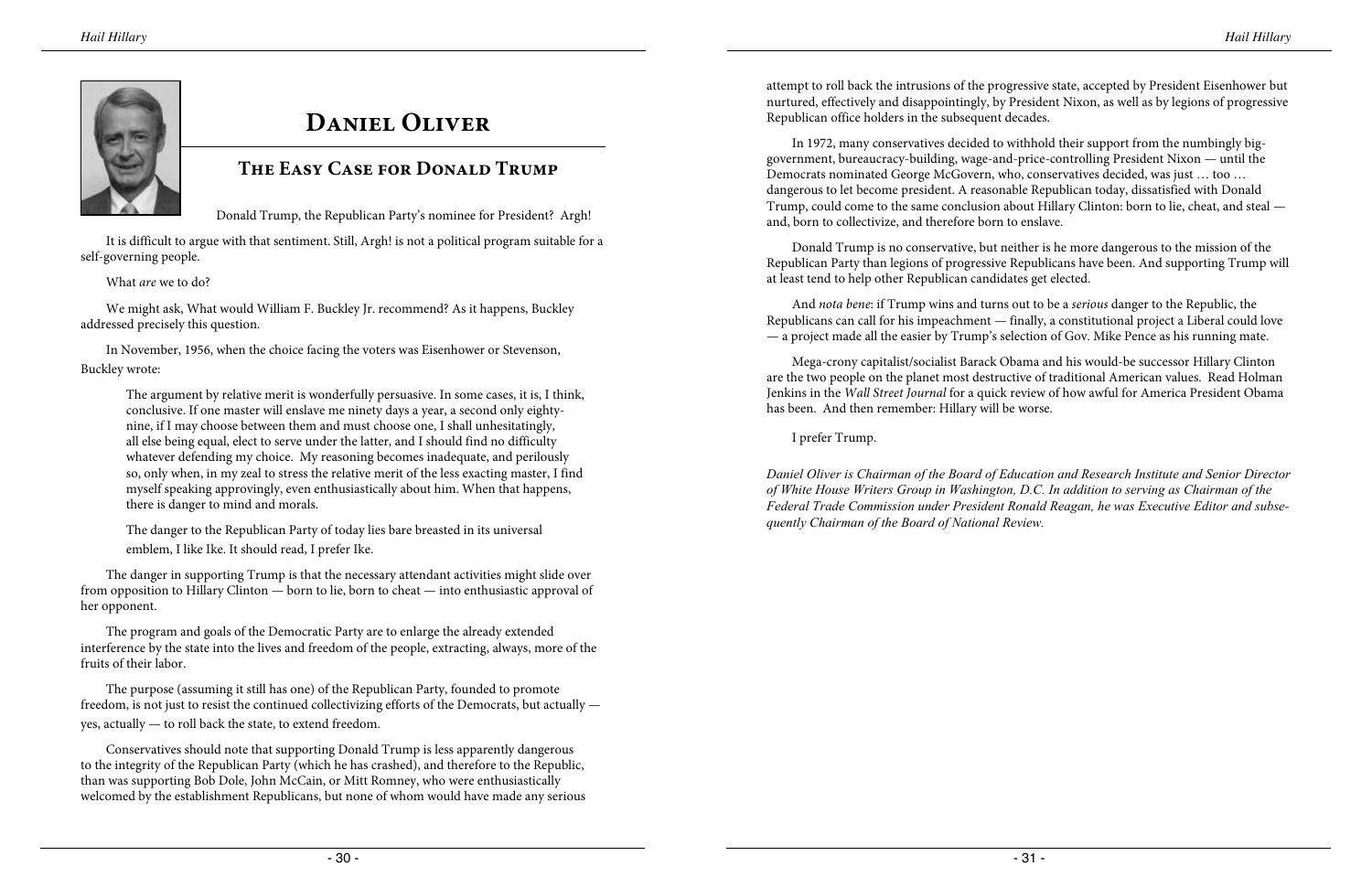

# **Rick Santorum**

#### **Never Hillary**

Donald Trump or Hillary Clinton. We have a binary choice. One or the other will be our next president. Let's be clear if you are a republican or a conservative and you don't vote for Trump you are helping Hillary

Clinton become the next president whether you vote for her or not.

I served in the House of Representatives and United States Senate during Bill Clinton's presidency. I saw the scandals, the lies, and the corruption up close and personal. I saw Clinton's vetoes of common-sense bills like the ban on partial birth abortions and welfare reform in large part because of pressure from Hillary and her allies in the administration!

But eight years of being the progressive force in the Clinton White House was not enough, Hillary would turn around and carpetbag her way into the Senate from New York. There she showed her true colors leading the charge on abortion, opposing sanctions on Iran's nuclear program and voting to raise taxes, bail out Wall Street and explode the size of government.

It's a true statement of how far the Democratic Party has lurched left when she has found detractors within her own base. Her record as a Senator, and more recently as Secretary of State, is one that should excite even the most hardened leftist. But this is exactly why every conservative to should oppose her.

As a Secretary of State, from the Russian reset, which included canceling missile defense systems for our closest allies in Eastern Europe to advocating for intervention in Libya, she has been a disaster. Inexplicably she supported radical Islamists against our allies in Egypt in the Arab Spring and stood silent as the number one sponsor of Islamic terror, Iran, crushed the best chance to topple our most dangerous enemy. Add to this the key role she played in the Syrian disaster we see playing out on the nightly news, the turning of our back on Israel, and tragically the disaster in Benghazi. With that foreign policy record Hillary Clinton is the last person we should promote to Commander-in-Chief.

But what really pushed me over the edge was the death of my good friend Justice Antonin Scalia. Scalia was the gold standard by which all conservative legal minds should be judged. He was a brilliant man, who combined wit and reason to not just make rulings but persuade his colleagues on the Court. Now our next President will appoint his successor.

Worse yet, a President Clinton would more than likely appoint two or three more Supreme Court justices. This would set in motion not just the next four to eight years of our nation's policy making and jurisprudence, but the next generation. No doubt she would pick forty- or fifty-something year olds who see the constitution as an annoyance to be discarded on the ash bin of history. Over the next 30 years we will lose our republic and become another godless autocratic European socialist state devoid of religious liberty or value for founding principles men like Madison engrained in our Constitution. We will cease to be America.

Some conservatives have a problem with Donald Trump. Many of them have stood on purist principle to declare Never Trump. But by declaring Never Trump, they have declared they are sitting out this election at a time we all need to coalesce around the a candidate that has not only vowed but has produced a list of outstanding nominees for the Supreme Court.

In the end the court is everything. I don't want to be to blame for the wreckage we all know would come through a Clinton Supreme Court. I want to look myself in the mirror knowing I did everything I could to stop it. And that is why this conservative will be voting for Donald J. Trump this November.

*Senator Rick Santorum represented Pennsylvania in the United States Senate from 1994 to 2006. Running for President in 2012 he won the Iowa Caucuses going on to win 11 state primaries book nearly 4 million votes before being edged out by Mitt Romney.*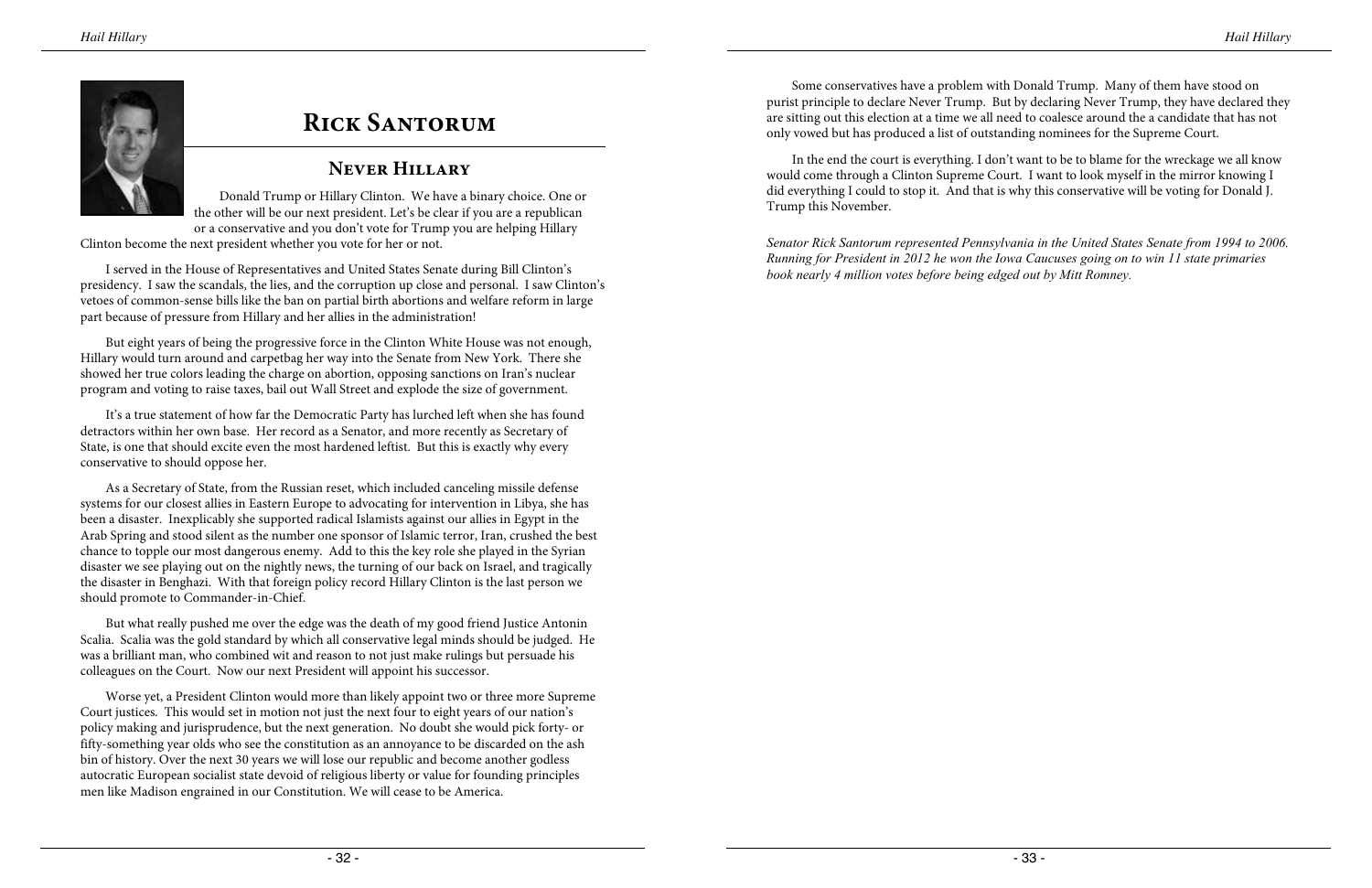

# **Craig Shirley**

### **Hillary Rodham Clinton, the 21st Century's Richard Milhous Nixon. Putting Hillary on the Couch**

Two Thousand and Sixteen might be the first election in history which is a referendum on the challenger and not the incumbent or their legacy. To great effect, Hillary Clinton and her large faction of the complicit and often supine media have successfully absolved her of almost every one of her failings and controversies by perpetually making the assertion that what Donald Trump has said is worse than what Hillary Clinton has done. Words are now more important that deeds. Saying you care is more important than doing good works. It is important to be generous with other people's time and money.

It's time to get back to the facts.

The most powerful man in the world, Richard Nixon, walked away from his office in part because he deleted eighteen and a half minutes of tape which were under subpoena and the Washington Post went into a two-and-a-half-year frenzy. Hillary Clinton deleted 30,000 emails from an unsecure personal server, while they were also under subpoena and the Post yawns, unable to muster even the charade of professional interest. Liberal corrupt double standard? You bet. And if something doesn't change soon, Hillary is about to become the most powerful person in the world.

Richard Nixon, by every metric, was a deeply paranoid man. He demonstrated outright contempt for liberals and their sycophants in the media. When cornered and caught in lies he portrayed himself as a victim, being "kicked around." The most telling flaw was his inability to accept even the notion that he was wrong. Hillary Clinton, going on over 200 days without a press conference, manufacturing an "alt-right" movement that is out to get her and dismissing every criticism as personal seems to place her well down the Nixonian path.

Jean-Paul Sartre famously said "I am the architect of my own self." We are the sum of what we do, yet Clinton has cast herself time and time again as the victim of a "vast right-wing conspiracy." A seeming paranoia that a clandestine force is out to sabotage her life, and yet every time she has been caught behaving, at best questionably and at worst dishonorably, she has completely abandoned any form of responsibility or accountably. Only retroactively claiming that she "regrets" a decision. She behaves like a child caught in a lie.

Or maybe as a child, even her imaginary friends wouldn't play with her.

What we must understand about the mindset of people like Hillary Cinton and Richard Nixon is that they don't espouse facts or their beliefs, instead they give "iterations of the truth." For example;

When the email scandal first broke: Clinton said she did what I did out of "convenience" and everything was "approved and legal." Then when we found out that wasn't true, she said "I regret the decision" but "I never sent or received classified documents while Secretary of State." Then when that wasn't true she said "I never sent any material that was marked classified."

Then when that wasn't true she said "Director Comey said my answers were truthful, and what I've said is consistent with what I have told the American people, that there were decisions discussed and made to classify retroactively certain of the emails." Then, when that wasn't true, she said her brain "I short-circuited." This is Nixonian for "I don't remember."

To be fair, I think we can all agree she's been "short-circuiting": for some time. Clinton makes a seemingly firm statement but it is always just vague enough to back out if she's caught. When she's caught she falls back on the next iteration, and again, and again, and again. Meanwhile, her proxies and allies focus on identity politics, asserting her unpopularity is due to sexism and politics.

The mere fact she has and continues to believe in a "vast right wing conspiracy" by definition demonstrates a paranoid and persecution complex, just as Richard Nixon possessed. Plus, it shows she hates legitimate opposition, thus showing a supreme lack of character, a prohibition to the presidency by the reasoning of the Framers Jay, Hamilton and Madison. But they are just "dead old white guys," by the sophistry of Hillary's lovers.

Hillary's delusion of persecution by reason of her recent rant again the "Alt Right" shows a paranoid personality. If she is elected, Hillary will be the most distrustful president since Richard Nixon, which explains much. As a member of the committee created to prosecute Richard Nixon, she displayed a disqualifying hatred and unethical behavior that got her fired. Shakespeare said the eyes are the windows to the soul. Nixon had the eyes of a deeply troubled individual. Hillary's eyes are just the same.

 Hillary—deeply disturbed and possibly in need of clinical assistance—would have fit in perfectly in the paranoid Nixon White House.

*Craig Shirley is the Visiting Reagan Scholar at Eureka College, is a presidential historian and is the author of four books on Ronald Reagan. He is also the author of the New York Times bestseller December, 1941.*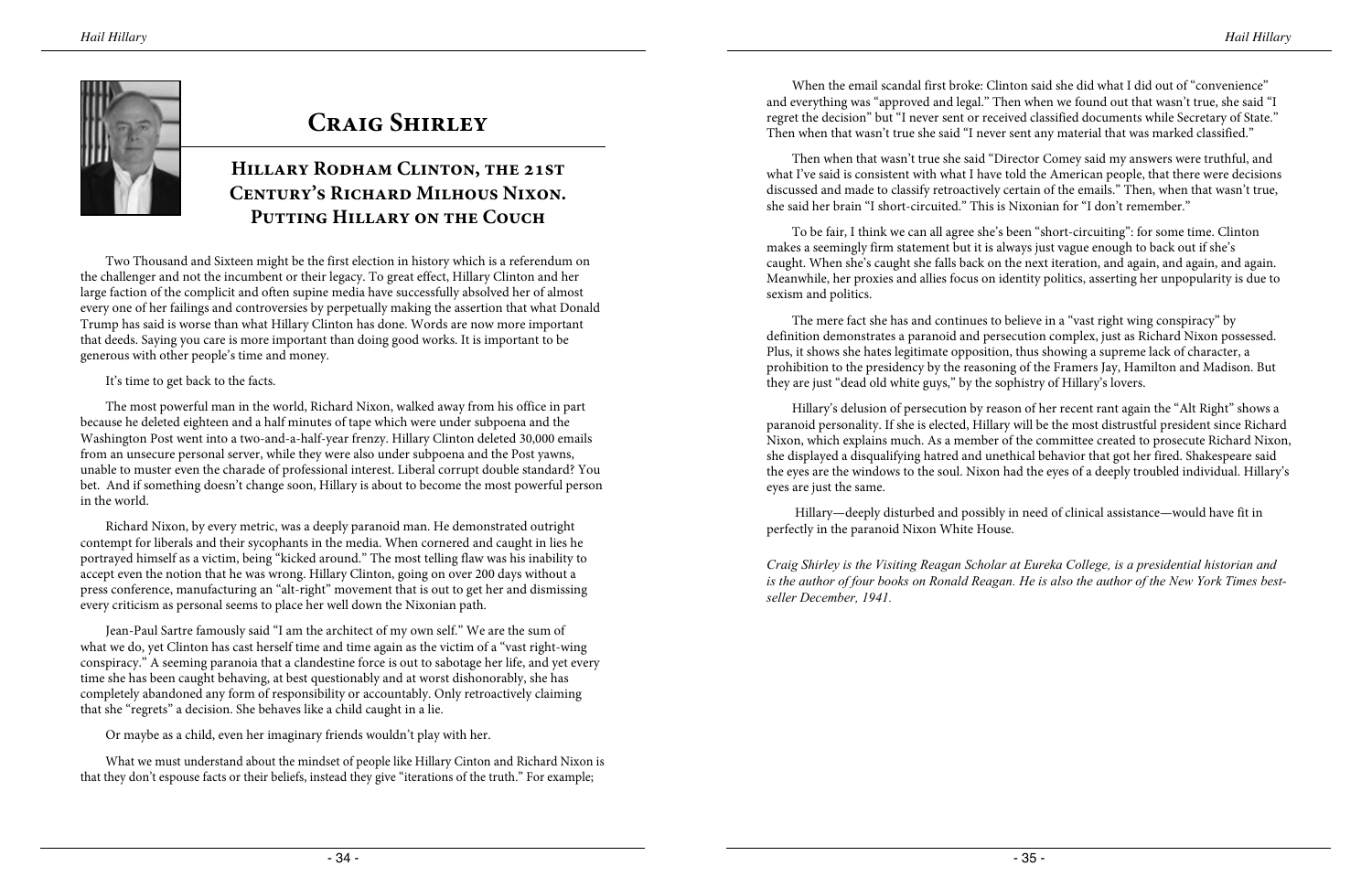

# **Ginni Thomas**

#### **Why Trump?**

As a national security leader said to me, "Donald Trump's victory may not be the conservative movement's victory, but his defeat is America's defeat. His win gives us room to maneuver, while his defeat seems poised to

end our liberties."

As progressives erode and weaken what is exceptional about America, I worry we may not have four more years to spare. I fear we are sliding towards "the darkness" Ronald Reagan warned of when he said, "We will preserve for our children this, the last best hope of man on earth, or we will sentence them to take the first step into a thousand years of darkness."

Though I thought another candidate best, Americans disagreed. Donald Trump seems to love America and what made it great. He is now listening to men and women I respect in the public square right now on many matters, including national security. He has shown the courage to confront political correctness, a malignant weapon making America less safe today as it infects our law enforcement and national security. Far from perfect, Donald Trump is refreshingly common sensical and patriotic, and the only viable option available to keep another progressive from wielding American power.

Hillary Clinton supports policies pulling America apart. She would continue the failed progressive policies of President Obama, who has polarized the nation with identity politics, weaponized bureaucrats against his opponents and set up two sets of rules where Washington picks winners and losers. Hillary Clinton has not distanced herself from any of these dangerous developments.

Hillary Clinton weakened America as Secretary of State. Breaking a time-honored American ethos of coming to the aid of all Americans under attack abroad, she left Americans who were under attack behind in Benghazi, Libya in September 2012, and then lied to the rest of us about some videotape. She seems to have supported the release of GITMO prisoners, and the giving cash for Iranian hostages, opening all American travelers and those who serve our nation overseas to greater risk.

By associating with America's adversaries in the war on terror, Hillary Clinton puts us all at risk with open borders, refugee policies being designed by the United Nations, and foreign policy that offends our traditional allies and emboldens America's enemies. Her failed foreign policy should be reason enough to deny her the presidency.

Hillary Clinton doesn't represent all women. She only supports liberal women and causes. Thus, her candidacy is no reason for the rest of us women who love America and the values that sustained it since the Founding to celebrate. I also don't want the first woman President of the United States to be under a cloud of controversy because she and her husband used public office for private gain. Hillary's embrace of two sets of rules would continue to denigrate America, where her limousine liberal donors, the mainstream media and Hollywood elites would benefit,

while the government is turned upon the rest of us.

Having just finished Kim Strassel's new book, *The Intimidation Game*, I firmly believe our government will more aggressively come after those who align themselves with constitutional governance if Hillary Clinton is elected. If you are paying attention, our right to self-defense, to associate, to practice our religion and petition our government is threatened, among others.

We know what Hillary Clinton, working with her borderless world friends, will do to us and to the American institutions that made us great. The only alternative for this election is Donald Trump, who is committed to bringing Americans together again, not practicing a divisive identity politics.

*Ginni Thomas is a former Virginia national delegate for Ted Cruz to the Republican Convention*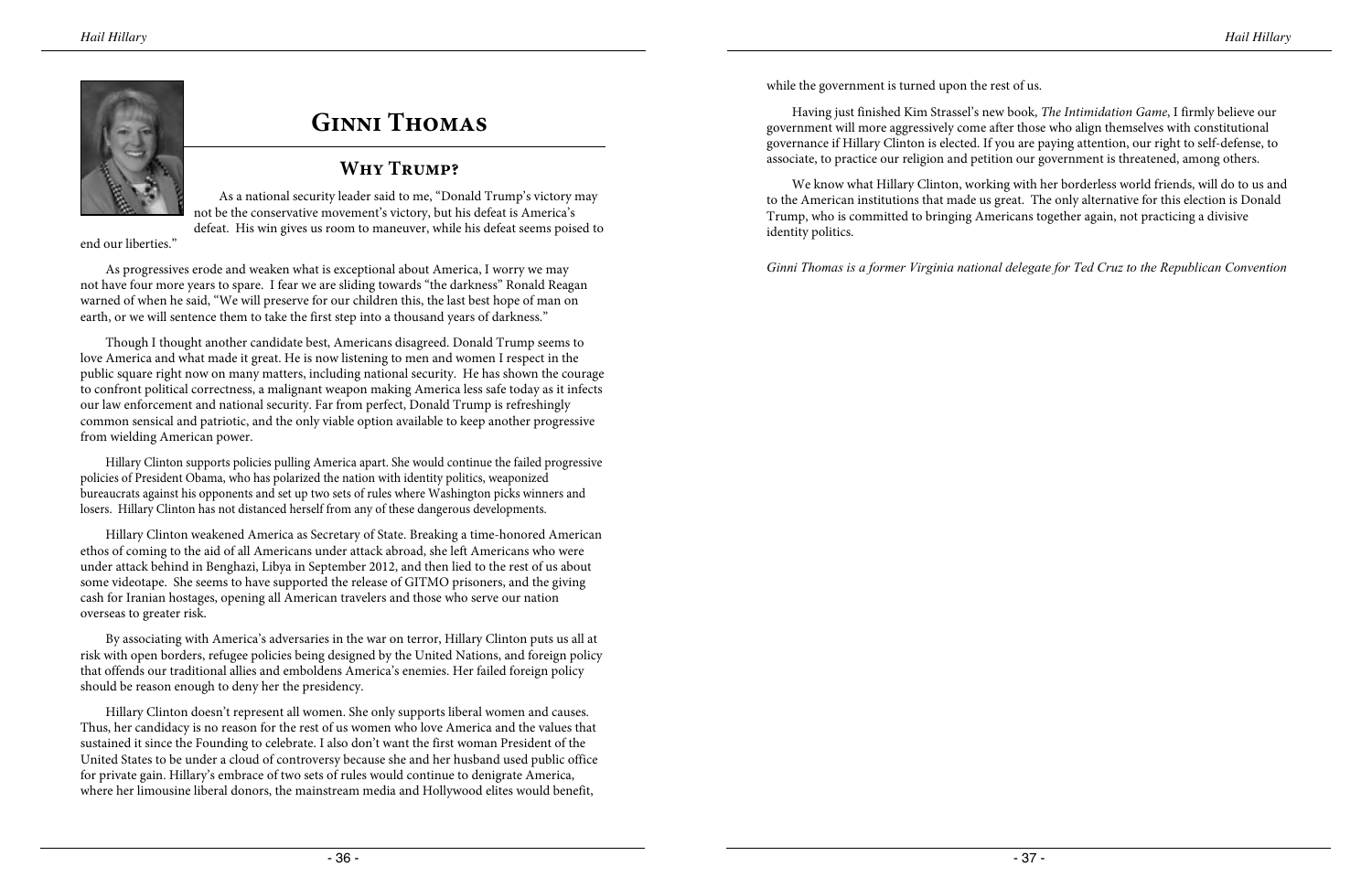

# **Richard Viguerie**

On December 9, 2015 when I endorsed Ted Cruz for President I said, "conservatives and Republicans are often not the same. However, they definitely have one thing in common: They desperately want to win the White House in 2016. For Democrats this election is important, but for Republicans and conservatives 2016 is not just crucial to the survival of this country and constitutional liberty  $-$  it is the ball game."

#### **Sorry Friends, If You Are #NeverTrump Then You Are #4Hillary**

In the seven months since I made that statement the picture has gotten bleaker than it was back then. I still think Ted Cruz is the best candidate conservatives had in the race, but he is unfortunately not the candidate who won a majority of the delegates – that distinction goes to Donald Trump — and it is to Trump that right-of-center voters will have to look if our country and constitutional liberty are to survive.

And make no mistake, this election *is* about the survival of the country that Donald Trump has promised to make great again. Obama, Hillary Clinton and their far-left allies have increased the tempo of their assaults on constitutional liberty and the external threats to our national security and domestic tranquility have grown ever greater.

Why then, in the face of the indisputable threats facing our country, would mature men and women who purport to be leaders of the Republican Party and the conservative movement do anything that strengthens Hillary Clinton, that gives her even one more vote?

I find it very strange that many of the same individuals who decry Donald Trump's deviations from conservative orthodoxy were quick to try to explain away the Romney family's support for Planned Parenthood and other decidedly anti-conservative organizations and institutions.

And I find it stranger still that many of the Republicans and alleged conservatives who huddle over their smartphones tweeting outrage over Trump's kneecapping of his various primary opponents were on strict radio silence when Romney did much the same thing to Newt Gingrich.

If you are angry and think Trump can't be trusted or that he won't fulfill his promises I say grow up and get in the real world – no politician, including Ronald Reagan the greatest president of my life time, fulfills 100% of their campaign promises.

The question is not will Trump bat 1000? It is will Trump try to undo the damage eight years of Obama and a feckless GOP Congress have inflicted upon America? And the undoubted answer to that is YES.

And in this dangerous environment I can think of nothing that is more disrespectful of the dire situation facing our country than the idea lately propounded by Bill Kristol that some obscure writer for National Journal has a legitimate claim to enter the presidential contest because Donald Trump is not a conservative — this nothing more than a fraternity house prank, and a demeaning one at that.

For those who say they are #NeverTrump because "Donald Trump is not a conservative" on this and that issue I'm curious as to what version of conservatism they subscribe to – the George W. Bush version that says Islam is a religion of peace and led us into an apparently endless and inconclusive war in the Middle East, or the Donald Trump version that says defeat radical Islam wherever we find it?

Or maybe it is the Paul Ryan version of conservatism that says we should fund Obama's extra-constitutional amnesty for illegal aliens, the Planned Parent Industry of Death and a grotesque list of crony government raids on the taxpayers for things like "green energy" and bailouts of Puerto Rico?

The fact of the matter is that when one examines the views of many of the Republican and allegedly conservative #NeverTrump holdouts they are a lot closer to Hillary Clinton and the rest of the DC elite than they are to the views of the millions of country class citizens who turned-out to support Donald Trump.

Many #NeverTrump adherents seem to reject even a conversation about the threat of radical Islam. They are all about the econometric model of open borders that is supported by both the U.S. Chamber of Commerce and far-left racial interest groups, and they have no interest in cutting spending or limited government, because government power is how they enforce their elitist views on the rest of us.

If this is standing for conservative principles I must have missed a turn in the road between the day in 1961 when I was hired as Executive Secretary of Young Americans for Freedom and today's debate over whether or not the congressional Republican leaders who presided over an 80%+ increase in a national debt that now stands at over \$18 trillion should get their hands dirty by endorsing Donald Trump.

The news media and DC's elite pundits like to dance around the facts with euphemisms like "spoiler," but it is time for those Republicans and conservatives who say they are #NeverTrump to come clean; to look in the mirror and repeat this list:

I'm OK with Hillary Clinton appointing hundreds of Federal Court Judges.

I'm OK with Hillary Clinton stripping me of my Second Amendment rights.

- I'm OK with Hillary Clinton appointing three or four Supreme Court appointments.
	-
	-
- I'm OK with Hillary Clinton using the power of the IRS and other federal agencies to terminate my First Amendment rights and the First Amendment rights of other Conservatives.
	- I'm OK with Hillary Clinton expanding Obama's open borders and unlimited immigration policies.
- And, I'm OK with the Hillary Clinton deciding the outer limits of my freedom of conscience and whether or not I can worship as God and raise my children as my conscience dictates.

I say to anyone who claims to be a #NeverTrump conservative, look in the mirror and read that list, and if this is you, then be honest and admit that you prefer Hillary Clinton in the White House and why. Then drop the charade and have the guts to defend your choice to advance Hillary Clinton's campaign and take ownership of the destruction of liberty and constitutional government that her election will surely bring.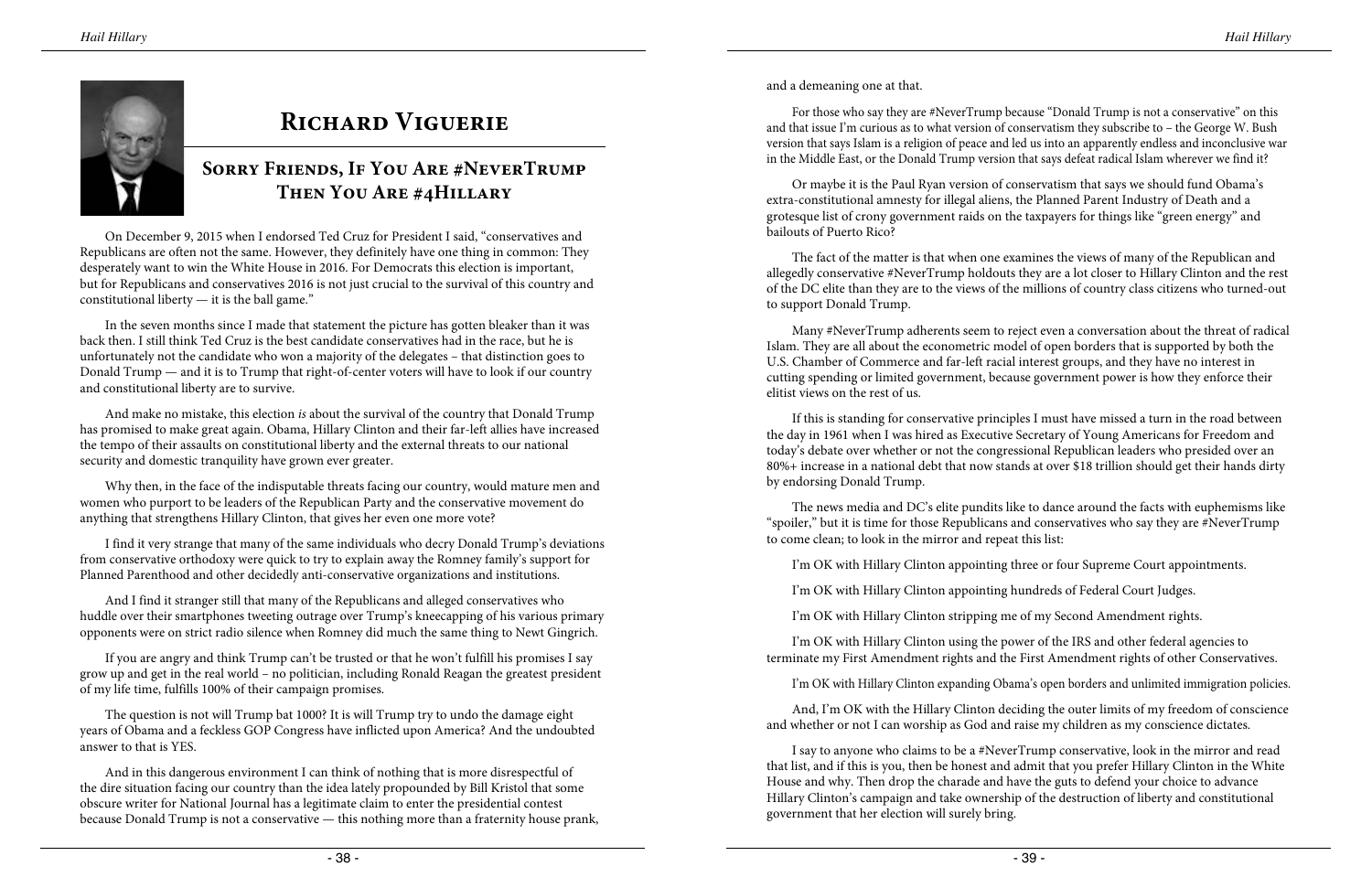## **Conservatives, I Urge You to Join Me: Unite Behind Trump and Pence**

Last week conservatives, me included, collectively released what I hope will be one last primal howl of frustration with the Republican Party's 2016 ticket when Donald Trump announced Indiana Governor Mike Pence as his running mate.

The establishment media naturally saw in this the opening of some big fissure in the Republican coalition because they didn't understand that our frustration with the choice of Mike Pence was not that Governor Pence isn't a conservative, he is.

In fact, Mike Pence is the most conservative candidate for Vice President since Sarah Palin in 2008, and then you'd have to back three more cycles to find another with the kind of conservative credentials Mike Pence has; my old friend the late Jack Kemp who graced the 1996 ticket.

But just as the conservative movement isn't a lapdog for the Republican establishment, neither can it or will it be an uncritical cheerleader for any candidate, including our friend and fellow conservative Mike Pence.

The Bible tells us in 2 Timothy 4:2:

Preach the word; be prepared in season and out of season; correct, rebuke and encourage—with great patience and careful instruction.

So it was, and is, in the spirit of correcting and encouraging Governor Pence that we reminded him that his decisions on Common Core and amendments to Indiana's Religious Freedom Restoration Act (RFRA) let down major constituencies in the conservative movement.

We're not opposed to Mike Pence; we want him to recover the fighting spirit he had as a member of the House of Representatives and to be the clear advocate of conservative principles that he was when he was the lone, and prophetic voice fighting the Wall Street bailout.

And Mike Pence's speech after Donald Trump announced him as his choice for vice president gives us hope our encouragement is having some effect.

We knew Mike Pence walks with us, and when he described himself as "a Christian, a conservative and a Republican, in that order," he described himself as one of us.

And his remark that his first thought when Trump offered him the vice presidential nomination was, "Who am I, oh Lord?" showed that he not only speaks the language of the Bible, he thinks its teachings as well.

Friends, we've had our howl of frustration — and after over 50+ years of involvement in the conservative movement at the national level I can say with certainty there will be more times between now and Election Day when we are frustrated with our candidates.

But it is time for conservatives to start spending our energy fighting and winning the election we have, rather than wasting our time and energy wishing for one that is not to be.

And Donald Trump, Mike Pence and the conservative — populist coalition they are assembling have all the tools necessary to win this election:

First, and perhaps most importantly, we have a candidate — Donald Trump — who is a fighter and who will take the fight to Hillary Clinton and the Democrats in a way John McCain and Mitt Romney never would or could.

Second, we have the makings of a new and energetic conservative – populist coalition that clearly represents majority opinion on major issues that move voters; securing our borders, winning the war Islam has declared on the West, rebuilding our economy and creating jobs, and standing for law and order, to name but a few.

Third, in Hillary Clinton we have an opponent who has just been labeled by the Director of the FBI a liar who was extraordinarily careless with classified national security information, and who remains under multiple investigations for that and the corruption of her eponymous Clinton Foundation.

Fourth, Republican political alignment is stronger than it has been in generations: Republicans hold 31 governorships, and 54 Senators and 247 Members of the House of Representatives are Republicans, this is the strongest the Republican national party has been since the 1929-1931 election cycle.

Fifth, the Democratic Party has moved far to the Left under Barack Obama, Harry Reid, Nancy Pelosi, Bernie Sanders and Hillary Clinton. It is now the party of samesex bathrooms, same-sex marriage, government paid abortions, gun confiscation, open borders, job killing trade deals and the endless importation of welfaredependent aliens. These policies are deeply offensive to a majority of Americans who can be motivated to vote for change if they are presented with a change agenda – which Donald Trump is doing, despite the criticism and opposition of the Republican establishment.

Sixth, and perhaps second only in importance to Trump's willingness to take the fight straight at Hillary Clinton, is his commitment to confront the elitism that is poisoning our society and to fight for America's forgotten working families.

And finally, we have a candidate for vice president, who walks with us — a committed cultural conservative who thinks and speaks our language and has been a fighter for our issues.

Friends, this is now a binary choice: Trump and Pence vs. Hillary Clinton.

In this battle there is only the victory or defeat of constitutional liberty and the rule of law. In this battle there is no third option, there is no compromise, there is no sitting out the election. I'm all in for Trump and Pence and I urge you to join me and them in making America great again.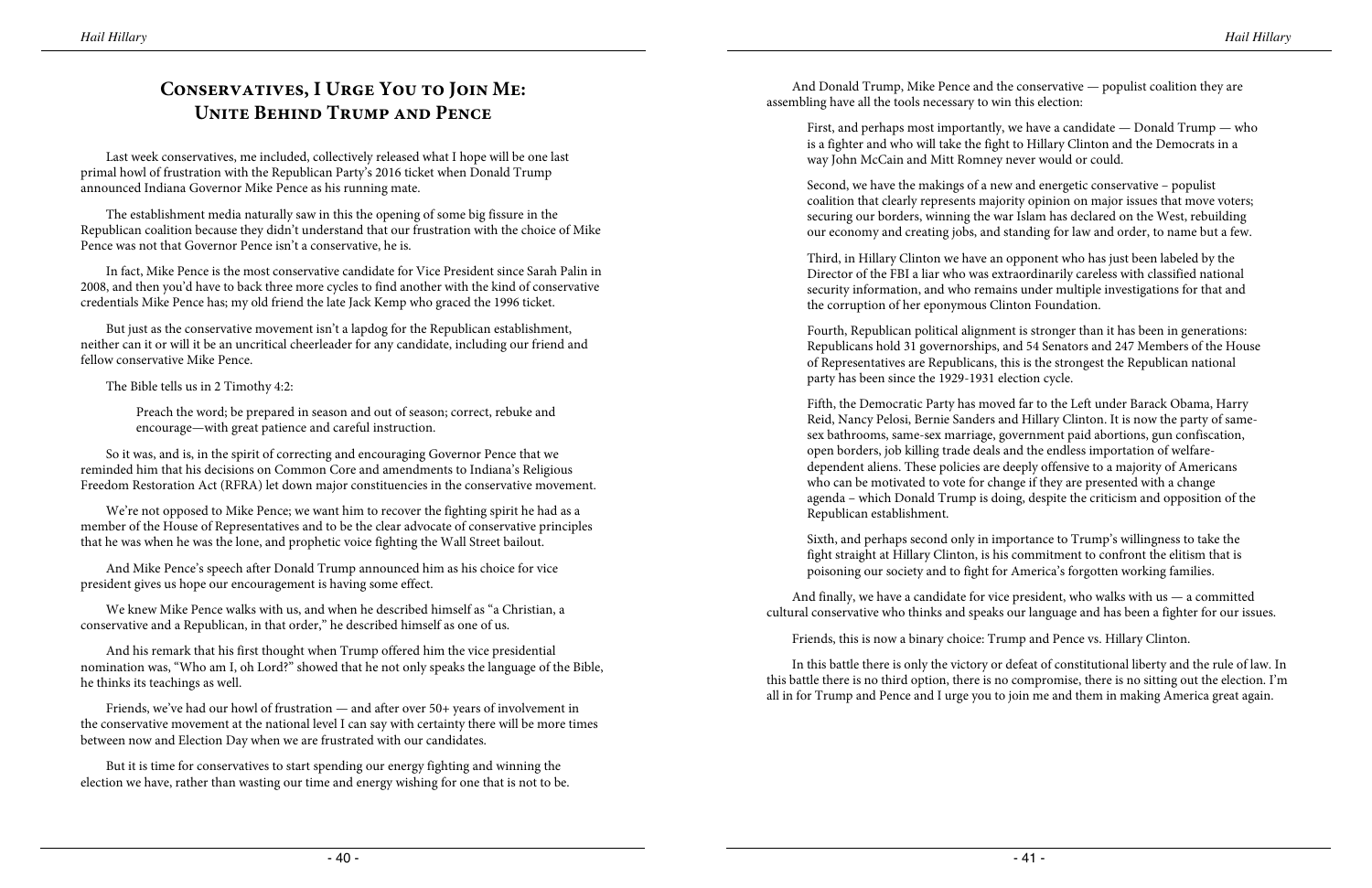

# **George Rasley**

## **The New Puritans vs. Phyllis Schlafly's Revolutionary Conservatives**

The post-Convention Republican presidential campaign has exposed a stark rift in the conservative movement that threatens to undermine the hard-fought gains conservatives of the Buckley and Reagan eras made over the past fifty years.

On one side are those conservatives who take their inspiration from the politics of Ronald Reagan, but the spirit of their movement from Phyllis Schlafly's 1964 classic "*A Choice Not An Echo*."

Mrs. Schlafly, long-considered to be "the First Lady of the Conservative Movement" wrote her initially self-published attack on "the kingmakers" in Washington, D.C and the state capitals in support of Barry Goldwater's bid for president.

The premise of the book was that the "kingmakers" using every trick of politics "dictated the choice of the Republican presidential nominee just as completely as the Paris dressmakers control the length of women's skirts."

In that incisive observation Schlafly, who just passed away at age 92, may have been the first conservative to articulate that the first impediment to governing America according to conservative principles is not the Democratic Party and liberals, but the entrenched special interests running the establishment Republican Party.

The original version Schlafly's 1964 indictment of the power of the kingmakers and the need for a grassroots conservative revolution was updated in a fiftieth anniversary edition of "A Choice Not An Echo" that brought the critique of the destructive DC power structure and the call for revolutionary change into the  $21^{st}$  century, but one key premise remained the same – anyone running for president who threated the power of the kingmakers would be destroyed.

These individuals reach back to such 19<sup>th</sup> century public intellectuals and preachers as Charles Haddon Spurgeon for their inspiration.

So it came as no surprise to those who knew Schlafly's work that the charges the kingmakers leveled against Barry Goldwater in 1964 would be eerily repeated against Donald Trump in 2016:

Scranton camp followers spread shocking tales suggesting that Goldwater was perhaps in league with neo-Nazis in Germany – and this about a man whose own father was Jewish. Scranton himself attacked Goldwater; in his challenge to a "debate" in tones plainly implying that Goldwater was not only wrong but actually evil.

And it likewise came as no surprise that Mrs. Schlafly was an early and enthusiastic endorser of Donald Trump, saying "Trump is the only hope to defeat the kingmakers… Because everybody else will fall in line. The kingmakers have so much money behind them."

"The kingmakers," Schlafly told Breitbart, "have picked our last bunch of losers. And there's one loser after another because they were more interested in maintaining their flow of money from the big donors and their cooperation with the Democrats—their bipartisanship—and that's not my goal. I'm for America [Schlafly slams hand on table] and America first [slams hand on table again]."

However, Schlafly's analysis and calls for a grassroots revolution against "the kingmakers" is loudly rejected by a newly surfaced stream of conservative thought that rejects the practical politics of Schalfly, William F. Buckley and Ronald Reagan for one that sees voting as a personal and profoundly moral act that should reject any candidate who does not meet a test of moral rectitude.

Sprugeon, whose aphorism "Of two evils, choose neither" is posted widely on social media by Christians and others who find themselves in a moral conundrum at the very thought of voting for either Hillary Clinton or Donald Trump.

Thus National Review writer and erstwhile presidential candidate David A. French can tweet, "Trump is more than just a "bad candidate." He's a moral and political disgrace."

Strangely enough, this suddenly prominent New Puritanism also found its first articulation in 1964 in the rejection of twice-married New York Governor Nelson Rockefeller by none other than Senator Prescott Bush, father and grandfather of the presidents Bush:

Have we come to the point in our life as a nation where the governor of a great state—one who perhaps aspires to the nomination for president of the United States—can desert a good wife, mother of his grown children, divorce her, then persuade a young mother of four youngsters to abandon her husband and their four children and marry the governor?

The problem with the exacting standards of this New Puritanism is that in a country where the divorce rate now approaches 50 percent it would disqualify nearly half the population, including conservative President Ronald Reagan, from public service.

What's more, as Pastor John Barber of Jacksonville, Florida observed, it has no Biblical basis.

Many Christians, said Rev. Barber, wish to avoid choosing between the lesser of two evils is because they confuse an evil with a wrong. An "evil" is something that brings suffering. Evil is therefore broader than a wrong. For example, my back pain is an evil. To alleviate it, I may choose back surgery, an even greater evil. But my hope is that, although super painful in the short-term, surgery will facilitate complete relief long-term. Starvation, poverty, and disease, are also forms of evil. James says that "God cannot be tempted by evil, and He Himself does not tempt anyone" (1:13). He means we shouldn't use evil as an excuse to sin. Also, the devil is called "the evil one" (1 John 5:19). So we see the breadth of evil.

A "wrong", explains Pastor Barber, is a sin against God. Steal a candy bar from the 7-11 and you've committed a wrong.

I am rather confident, said Barber, that "No Trump" evangelicals incorrectly assume that a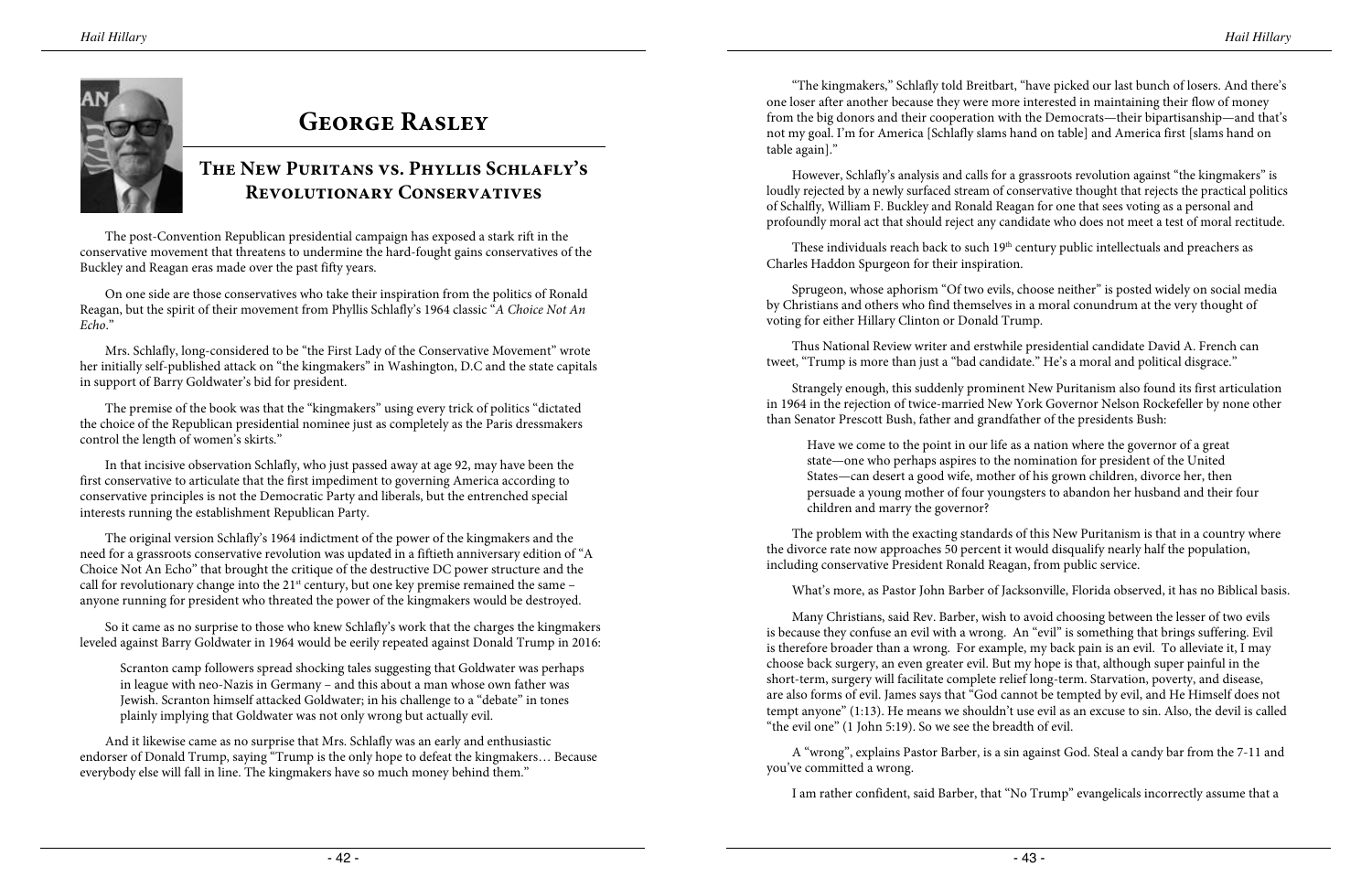vote for Trump is a wrong—a sin against God.

Rev. Barber makes sense of the conundrum this way:

Imagine our two families are miles from land in a sinking boat. Suddenly, out of the mist, come two boats to save us. One is captained by an adulterer; the other is captained by a thief. Which boat will you get into? You say, "Neither one. I'm waiting for the evangelical boat which is captained by a devout Christian who will end abortion." I say, "You're kidding, right?" You reply, "Both these guys are reprobates and I'm not going to choose between two evils."

You see what you've done? For one, you failed to prioritize scripturally. *The immediate priority is to save our families so we can fight another day. Scripture passages against thievery and adultery simply don't apply here.*

Second, you confused an evil with a wrong. As bloody painful as it is for you to sit in the adulterer's boat on the way to dry ground, God doesn't view you as an adulterer. Neither does he view your choice to get your family into the boat as a "wrong."

Pastor Barber then offers this insightful observation:

Is it possible that God, in his infinite wisdom, has brought Trump along, if for no other reason than to prevent this nation from sinking permanently into the abyss of PC progressivism? And that he has done this so that when this nation is back on the ground we can then plan for the kind of constitutional conservative we need for the future?

Right now our nation is sinking says Pastor Barber. And two boats are on the way. God is not asking you to pick between "the lesser of two evils." He asking you to: (1) Prioritize what Scripture prioritizes. (2) Distinguish an evil from a wrong.

Finding sin and moral purity tests where the Bible imposes none and calling one's opponents a "moral and political disgrace" are strangely reminiscent of the kingmaker-created anti-Goldwater hysteria Phyllis Schlafly inveighed against in 1964.

Conservatives won in 1980, and in 1994 and in 2010 and 2014 because the wise leaders of the Reagan and Tea Party movements mastered coalition politics and brought together economic conservatives, national security conservatives, cultural conservatives, and eventually limited government constitutional conservatives and "small L" libertarians to create a winning coalition.

How can this new and dangerous division in the conservative movement be healed?

It won't be easy because of the personal invective coming from both sides, particularly through social media. One place to start might be to agree, as Rev. John Barber suggests, that the priority in this election is defeating Hillary Clinton to preserve the future opportunity to choose a Godly candidate, a goal upon which the broader conservative movement could certainly all agree.

*George Rasley, editor of www.ConservativeHQ, is a veteran of over 300 political campaigns, in which he worked with some of America's most recognized conservative Republican political figures, including President Ronald Reagan and Jack Kemp. He served in policy and communications positions on the House and Senate staff and on the White House staff of Vice President Dan Quayle.*